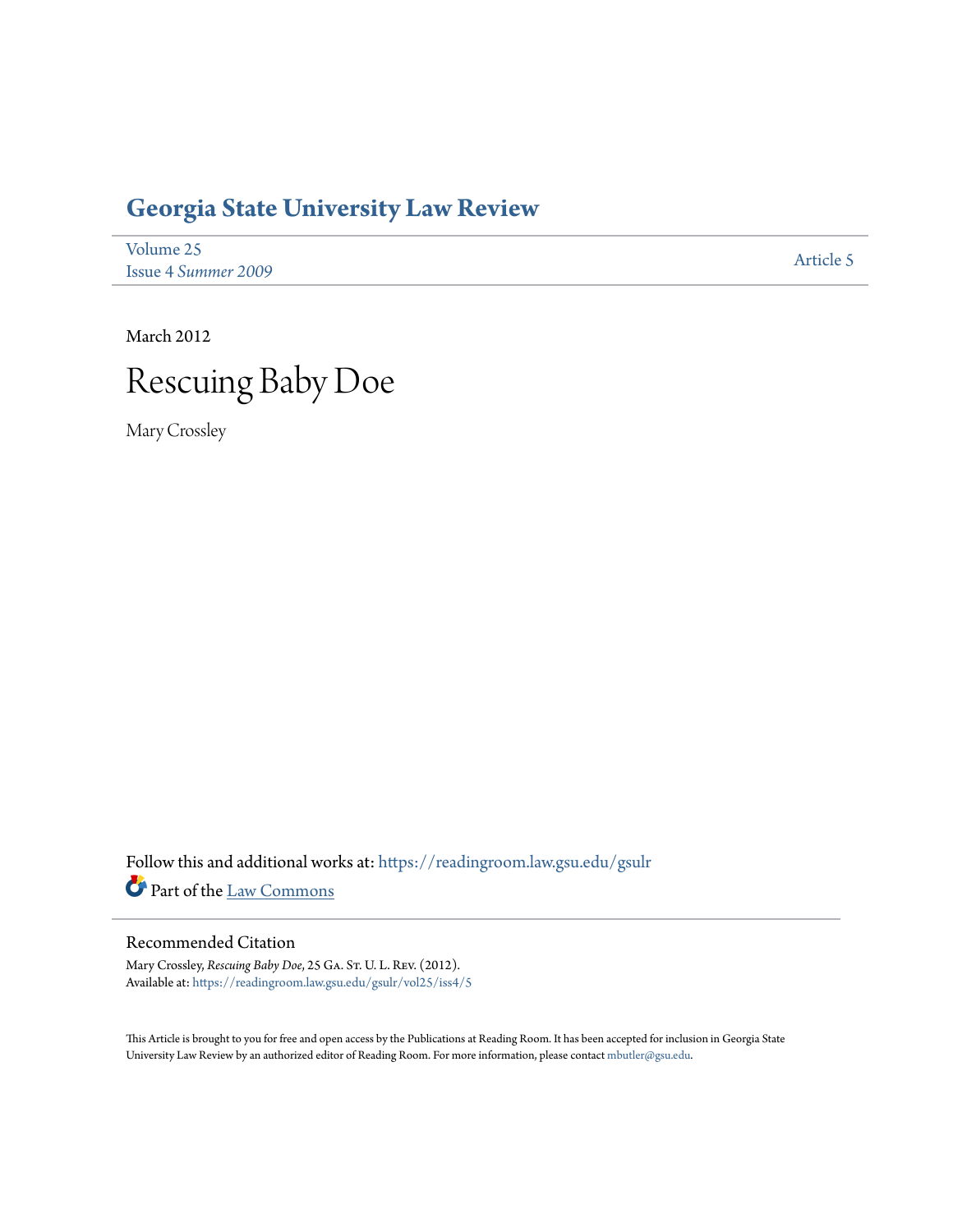# **RESCUING BABY DOE RESCUING BABY DOE**

# **Mary Crossley\* Mary Crossley·**

#### INTRODUCTION INTRODUCTION

The twenty-fifth anniversary of the Baby Doe Rules offers a The twenty-fifth anniversary of the Baby Doe Rules offers a valuable opportunity to reflect on how much has changed during the past two-and-one-half decades and how much has stayed the same, at past two-and-one-half decades and how much has stayed the same, at least in situations when parents and physicians face the birth of an least in situations parents and physicians face the birth of an infant who comes into the world with its life in peril. infant who comes the world with its life in peril.

The most salient changes are the medical advances in the treatment of premature infants and the changes in social attitudes towards and legal protections for people with disabilities. The threshold at which a legal protections for people with disabilities. The threshold at which a prematurely delivered infant is considered viable has advanced prematurely delivered infant is considered viable has advanced steadily earlier into pregnancy, and the interventions developed to steadily earlier into pregnancy, and the interventions developed to ameliorate the effects of premature delivery have become more-but ameliorate the effects of premature delivery have become more-but not fully-effective, as discussed by other symposium participants. fully-effective, as discussed by other symposium participants. During the same period, Congress passed the Americans with Disabilities Act  $(ADA)^1$ , providing individuals with disabilities with broad protection against discrimination, and it recently reaffirmed its protection against discrimination, and it recently reaffirmed its intent that the ADA be broadly construed in the ADA Amendments Act of 2008. $^{2}$  Despite the advances in medical treatment and in legal protections for and societal attitudes regarding people with protections for and societal attitudes regarding people with disabilities, however, the law regarding treatment decisions for disabilities, law regarding treatment decisions for newborns with disabilities has remained remarkably static. newborns with disabilities has remained remarkably static.

Changes in the past twenty-five years in neonatal medicine and in the legal and social discourse regarding disability have led to increased complexity in teasing out how medical treatment choices at increased complexity in teasing out how medical treatment choices at the beginning of life implicate disability concerns. This Essay beginning of life implicate disability concerns. This Essay describes that increased complexity and how it relates to the describes increased complexity and how it relates to the

1043

**<sup>\*</sup>** Dean and Professor of Law, University of Pittsburgh School of Law. I owe thanks to Nick • Dean and Professor of Law, University of Pittsburgh School of Law. lowe thanks to Nick Cassell for his valuable research assistance. Cassell for his valuable research assistance.

<sup>1.</sup> Americans with Disabilities Act of 1990, 42 U.S.C. §§ 12101-12213 (2006), amended by ADA Amendments Act of **2008,** Pub. L. No. **110-325,** 122 Stat. **3553-3559 (2008).** Amendments Act of 2008, Pub. 1. No. 110-325, 122 Stat. 3553-3559 (2008).

<sup>2.</sup> ADA Amendments Act of 2008, Pub. L. No. 110-325, 122 Stat. 3553-3354 (2008).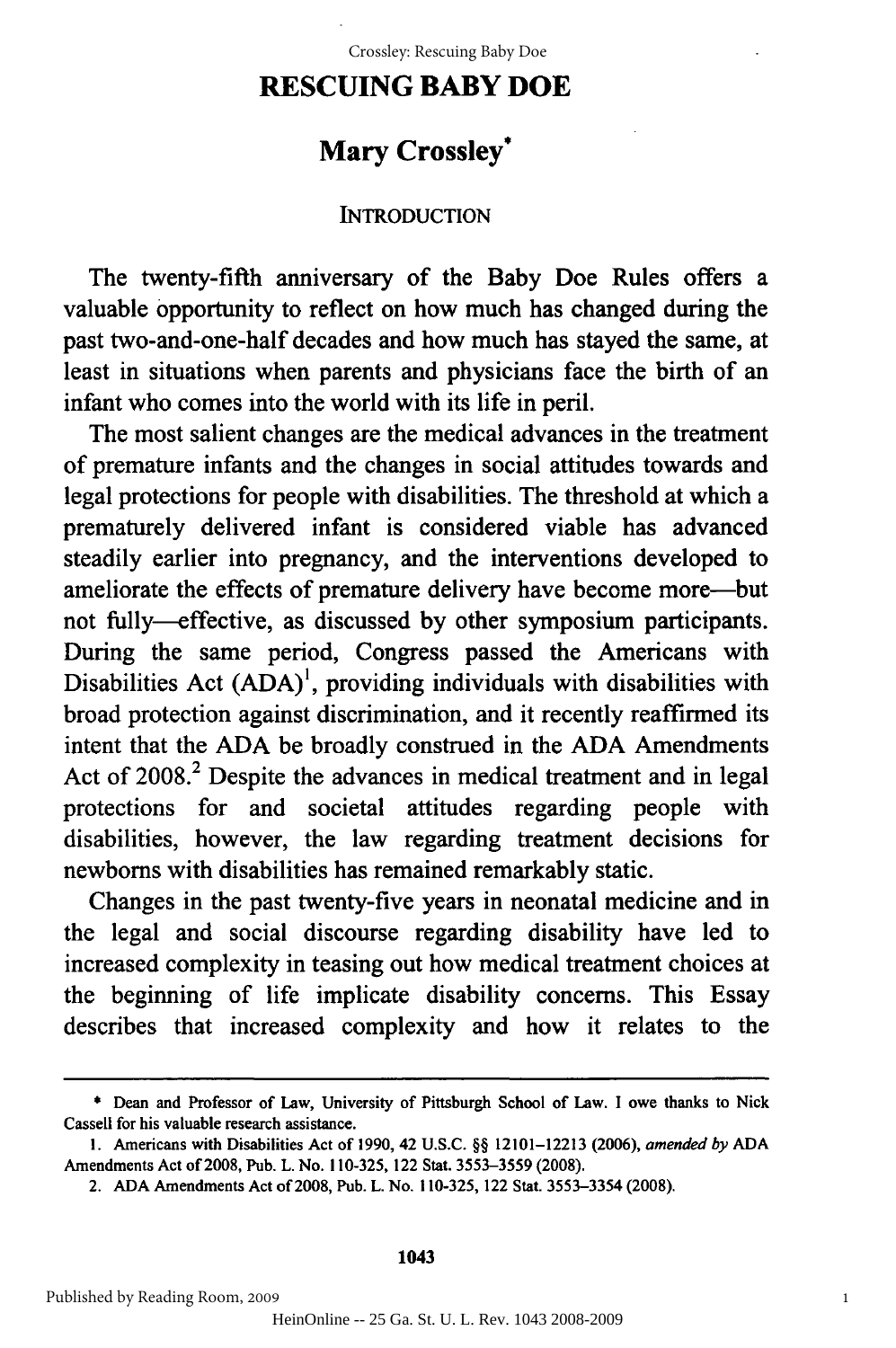disability concerns that originally prompted the enactment of the disability concerns that originally prompted the enactment of the Baby Doe Rules. It will then proceed to suggest how analogizing Baby Doe Rules. It will then proceed to suggest how analogizing these decisions to rescue situations might inform our thinking about these decisions to rescue situations might inform our thinking about how to give disability concerns their due. The Essay will close by how to give disability concerns their due. The Essay will close by suggesting that a richer conception of the Baby Doe Rules as part of suggesting that a richer conception of the Baby Doe Rules as part of child welfare law may help us situate a role that disability advocacy child welfare law may help us situate a role that disability advocacy might play in influencing-if not controlling-how these complex situations unfold. The Essay's purpose is not to provide answers to situations unfold. The Essay's purpose is not to provide answers to the questions that vex medical providers about the legal limits on the questions that vex medical providers about the legal limits on parental and provider decision-making, but simply to offer a parental and provider decision-making, but simply to offer a perspective on the nature of the questions we should ask. perspective on the nature of the questions we should ask.

# I. **INCREASED MEDICAL** COMPLEXITY **AND** THE BABY **DOE** RULES I. INCREASED MEDICAL COMPLEXITY AND THE BABY DOE RULES

Beginning with a brief recap of how disability concerns played a Beginning with a brief recap of how disability concerns played a central role in the passage of the Baby Doe Rules is in order. In 1982 central role in the passage of the Baby Doe Rules is in order. In 1982 the national news media picked up the story of an infant in Indiana, the national news media picked up the story of an infant in Indiana, referred to simply as Baby Doe.<sup>3</sup> The newborn had been diagnosed as having Down syndrome and as suffering from a life-threatening having Down syndrome and as suffering from a life-threatening blockage of its digestive tract. Although the latter condition could be blockage. of its digestive tract. Although the latter condition could be easily corrected by surgery, the parents chose not to have the surgery easily corrected by surgery, the parents chose not to have the surgery performed, and as a result the infant died in less than a week. performed, and as a result the infant died in less than a week.

The portrayal of an infant being permitted to starve to death, The portrayal of an infant being permitted to starve to death, apparently because it had Down syndrome, prompted a public outcry. apparently because it had Down syndrome, prompted a public outcry. The Reagan Administration responded initially by promulgating The Reagan Administration responded initially by promulgating regulations that treated hospitals' failure to provide life-saving regulations that treated hospitals' failure to provide life-saving treatment to infants with handicaps as a violation of section 504 of treatment to infants with handicaps as a violation of section 504 of the Rehabilitation Act of 1973,<sup>4</sup> which prohibits discrimination on the basis of handicap by recipients of federal funding. To make a long basis of handicap by recipients of federal funding. To make a long story short, this initial approach of deeming selective non-treatment story short, this initial approach of deeming selective non-treatment to be a form of disability discrimination was struck down because, to be a form of disability discrimination was struck down because, although the hospitals where disabled infants were born were subject although the hospitals where disabled infants were born were subject

*<sup>3.</sup>* See John **A.** Robertson, Extreme Prematurity and Parental *Rights after Baby Doe,* **HASTINGS** *3. See* John A. Robertson, *Extreme Prematurity and Parental Rights after Baby Doe,* HASTINGS **CENTER REP.,** July-Aug. 2004, at **33.** CENTER REp., July-Aug. 2004, at 33.

**<sup>4. 29</sup> U.S.C. §** 794 **(2006).** 4. 29 U.S.C. § 794 (2006).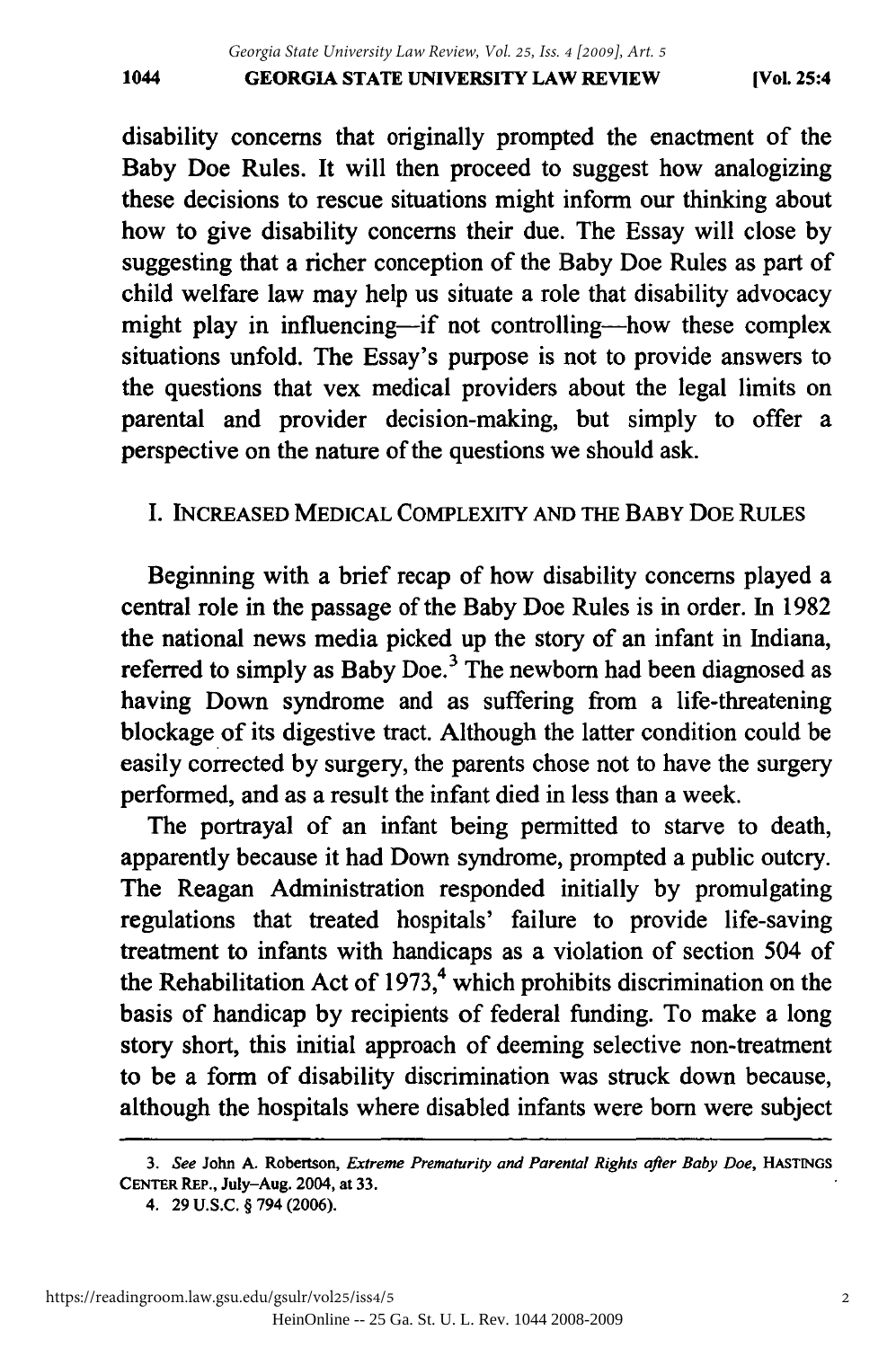## **RESCUING BABY DOE 20091 1045** 2009) RESCUING BABY DOE 1045

to section 504's anti-discrimination mandate, it was the parents-not the hospitals---who made the decision whether to authorize the surgery or other treatment.<sup>5</sup> The federal anti-discrimination law did not apply to parents' decisions. not apply to parents' decisions.

In a second and more enduring effort to craft a legal response to In a second and more enduring effort to craft a legal response to Baby Doe's case, Congress set limits on parents' treatment decisions Baby Doe's case, Congress set limits on parents' treatment decisions by amending federal child welfare laws that conditioned federal by amending federal child welfare laws that conditioned federal funding on state child welfare agencies' carrying out certain federally funding on state child welfare agencies' carrying out certain federally mandated responsibilities. The Child Abuse Amendments of 1984<sup>6</sup> are the Baby Doe Rules still in force today. are the Baby Doe Rules still in force today.

The essence of the disability rights case against permitting The essence of the disability rights case against permitting selective non-treatment in a case like Baby Doe's is straightforward. selective non-treatment in a case like Baby Doe's is straightforward. The choice not to treat that infant was based on the fact that the life The choice not to treat that infant was based on the fact that the life saved would certainly be a life with a disability. The medical saved would certainly be a life with a disability. The medical literature contained clear evidence that many doctors thought such literature contained clear evidence that many doctors thought such choices appropriate because of the perceived low quality of life with choices appropriate because of the perceived low quality of life with a disability,<sup>7</sup> and presumably the medical treatment choices of parents were influenced by this professional devaluing of life with physical were influenced by this professional devaluing of life with physical and cognitive impairments. and cognitive impairments.

Today, the area of greater challenge involves medical decisions for Today, the area of greater challenge involves medical decisions for infants born very prematurely, at the margins of viability.<sup>8</sup> Part of the challenge is to determine how the Baby Doe Rules should be interpreted to apply to these situations as a legal matter. But part of interpreted to apply to these situations as a legal matter. But part of

6. Pub. L. No. 98-457, 98 Stat. 1749 (codified as amended at 42 U.S.C. §§ 5101-5106i) (2006).

Published by Reading Room, 2009

<sup>5.</sup> Bowen v. Am. Hosp. Ass'n, 476 U.S. 610, 610-11, 630 (1986). In Bowen, a plurality of the 5. Bowen v. Am. Hosp. Ass'n, 476 U.S. 610, 610--11, 630 (1986). In *Bowen,* a plurality of the Court held that the Department of Health and Human Services failed to justify the need for such regulations because the agency had not shown that hospitals were withholding medical treatment from regulations because the agency had not shown that hospitals were withholding medical treatment from "otherwise qualified" infants. *Id.* at 630. Because parents must consent to surgery or other treatment before medical providers could provide it, a lack of parental consent meant that disabled infants were before medical providers could provide it, a lack of parental consent meant disabled infants were not "otherwise qualified" to receive treatment and were not denied care "solely by reason of his handicap." *Id.* For a criticism of this reasoning, see Leslie Pickering Francis & Anita Silvers, handicap." *Id.* For a criticism of this reasoning, see Leslie Pickering Francis & Anita Silvers, (Mis)framing Schiavo as Discrimination against Persons with Disabilities, 61 U. MIAMI L. REV. 789, 797 (2007). 797 (2007).

<sup>7.</sup> See, e.g., Raymond S. Duff & A.G.M. Campbell, *Moral and Ethical Dilemmas in the Special-Care Nursery,* 289 NEw ENG. J. MED. 890, 893 (1973); Anthony Shaw et al., *Ethical Issues in Pediatric Care Nursery,* 289 NEW ENG. MED. 890, 893 (1973); Anthony Shaw aI., *Ethical Issues in Pediatric*  Surgery: A National Survey of Pediatricians and Pediatric Surgeons, 60 PEDIATRICS 588 (1977).

<sup>8.</sup> See, e.g., Robertson, supra note 3. See generally Sadath A. Sayeed, The Marginally Viable *Newborn: Legal Challenges, Conceptual Inadequacies, and Reasonableness,* 34 J. L. MED. **&** ETHIcs *Newborn: Legal Challenges, Conceptual Inadequacies, and Reasonableness,* 1. L. MED. & ETHICS 600 (2006). 600 (2006).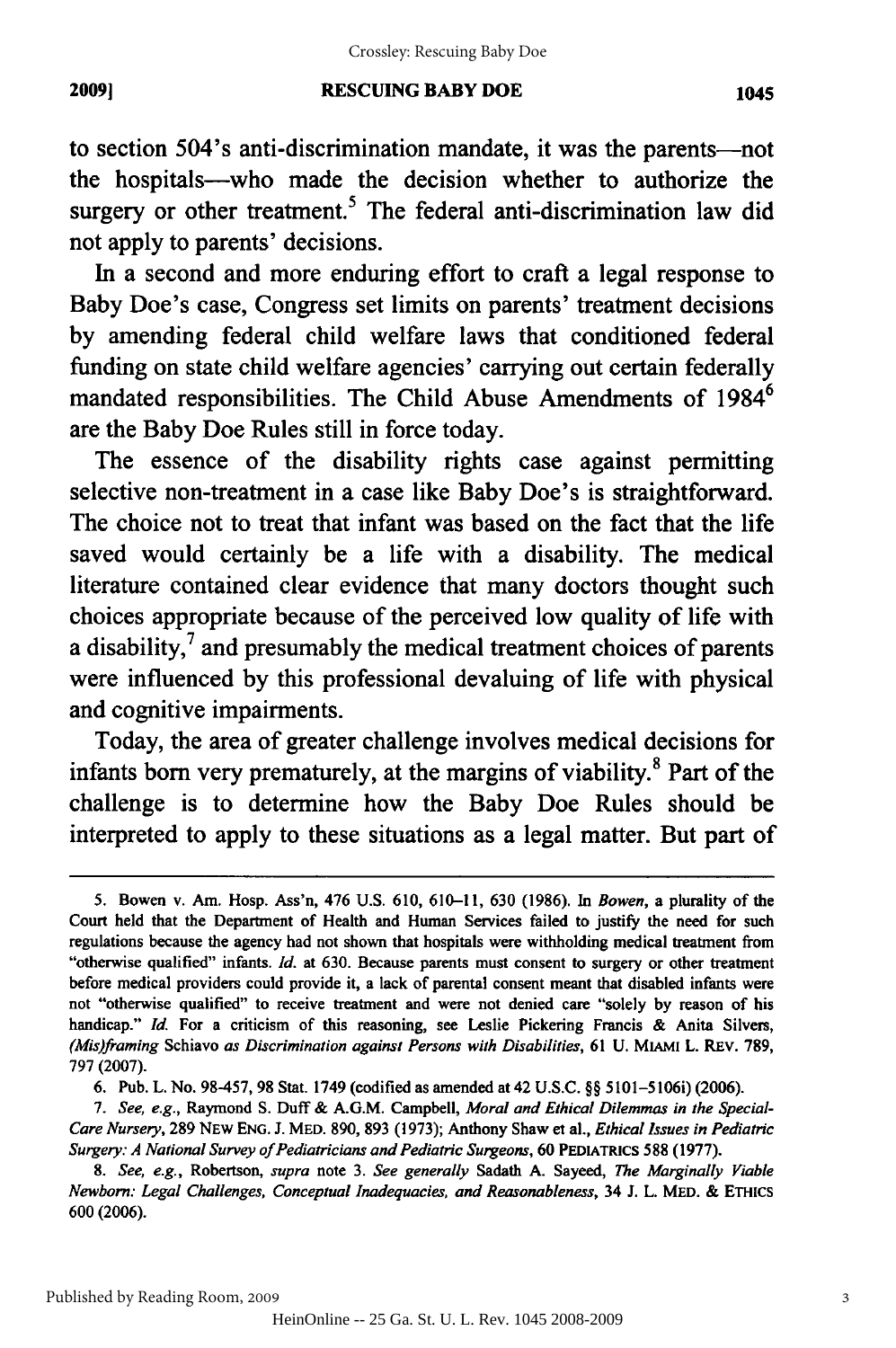#### **GEORGIA STATE UNIVERSITY LAW REVIEW** 1046 **[Vol. 25:4** 1046 GEORGIA STATE UNIVERSITY LAW REVIEW [Vol. 25:4

the challenge is to discern how disability concerns are implicated in the challenge is to discern how disability concerns are implicated in these situations, and this Essay will focus on that question. these situations, and this Essay will focus on that question.

As a factual and prognostic matter, important distinctions exist As a factual and prognostic matter, important distinctions exist between the original paradigmatic case of selective non-treatment of between the original paradigmatic case of selective non-treatment of disabled newborns and situations involving very premature newborns. In a case like Baby Doe's, the parents and physicians newborns. In a case like Baby Doe's, the parents and physicians knew at the time of the non-treatment decision that the infant, if he or she survived, would survive with a lasting disability whose nature, if not extent, was known. The treatment at issue was known to be effective in ameliorating a life-threatening condition, but would not effective in ameliorating a life-threatening condition, but would not eliminate the disability-producing impairment. In short, if the parents eliminate the disability-producing impairment. In short, if the parents choose to treat, the infant will survive with a known disability.<sup>9</sup>

As several of the presentations at this symposium highlight, As several of the presentations at this symposium highlight, however, prognostic confidence in cases involving extremely however, prognostic confidence in cases involving extremely premature newborns is substantially less.<sup>10</sup> In many cases, it is uncertain whether the infant will survive even if treatment is uncertain whether the infant will survive even if treatment is provided. If the infant does survive, it may survive with little or no provided. If the infant does survive, it may survive with little or no long-term deficit in physical or cognitive functioning, or it may long-term deficit in physical or cognitive functioning, or it may survive with physical or mental impairments that are moderate or survive with physical or mental impairments that are moderate or severe. Moreover, physicians and parents cannot forecast with any severe. Moreover, physicians and parents cannot forecast with any degree of certainty how prolonged, invasive, and painful the course of treatment will be to produce this uncertain outcome. In short, if treatment is provided, the infant may or may not survive, and if the treatment is provided, the infant mayor may not survive, and if the infant does survive, it may do so with no disability or with a mild, infant does survive, it may do so with no disability or with a mild, moderate, or severe disability that may be either physical or cognitive moderate, or severe disability that may be either physical or cognitive in nature. This extreme prognostic uncertainty changes the nature of parental decision making and changes how disability concerns are parental decision making and changes how disability concerns are implicated. implicated.

In the original Baby Doe scenario, the parents' refusal to consent to treatment that in all likelihood they would have consented to as a to treatment that in all likelihood they would have consented to as a

**<sup>9.</sup>** Admittedly, this statement overstates the certainty of any prognosis; the point is simply that 9. Admittedly, this statement overstates the certainty of any prognosis; the point is simply that parents in the archetypal Baby Doe scenario were presented with a choice whose implications seemed parents in the archetypal Baby Doe scenario were presented with a choice whose implications seemed clear. clear.

<sup>10.</sup> *See* Sayeed, *supra* note 8, at **600** (referring to marginally viable newborns as presenting *10. See* Sayeed, *supra* note 8, at 600 (referring to marginally viable newborns as presenting "unparalleled uncertainty about outcomes"). "unparalleled uncertainty about outcomes").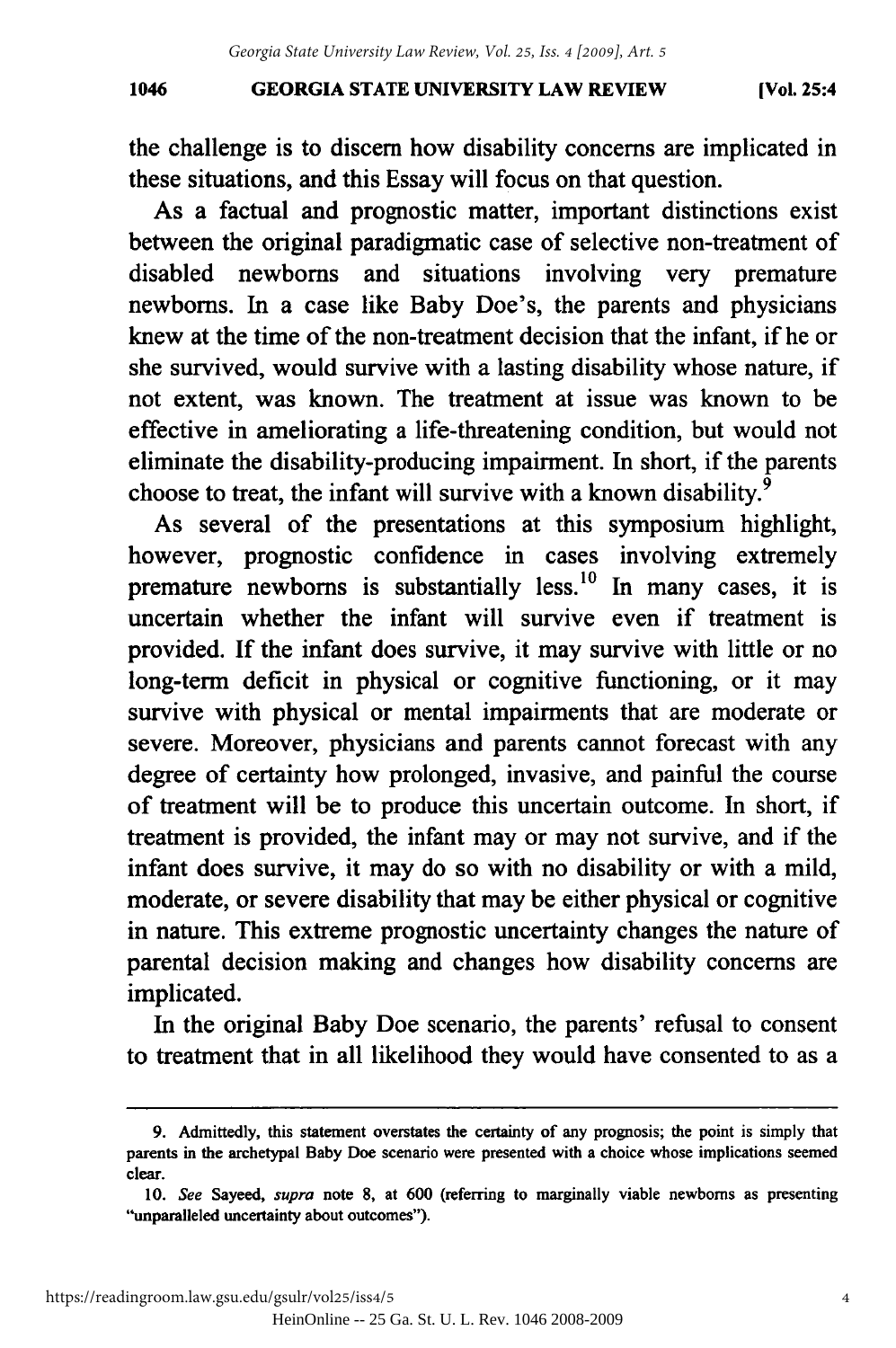#### Crossley: Rescuing Baby Doe

#### **RESCUING BABY DOE** 2009] RESCUING BABY DOE 1047

matter of course if their infant had not been identified as having a matter of course if their infant had not been identified as having a disability appears clearly to have been discrimination based on disability appears clearly to have been discrimination based on disability, whether legally proscribed or not. To the extent the non-disability, whether legally proscribed or not. To the extent the nontreatment decision was influenced **by** societal and medical biases treatment decision was influenced by societal and medical biases toward people with disabilities and misperceptions regarding the toward people with disabilities and misperceptions regarding the quality of the lived experience enjoyed **by** people with disabilities quality of the lived experience enjoyed by people with disabilities and their families, it seems like the kind of disability discrimination and their families, it seems like the kind of disability discrimination that our society recognizes as objectionable. that our society recognizes as objectionable.

The concerns from the disability perspective look a bit different in The concerns from the disability perspective look a bit different in cases of extreme prematurity. For one thing, categorizing infants born cases of extreme prematurity. For one thing, categorizing infants born at the margins of viability as being disabled is itself questionable. at the margins of viability as being disabled is itself questionable. These infants, if they survive, are certainly at significant risk of being These infants, if they survive, are certainly at significant risk of being disabled, but their future disability is **by** no means certain. At the time disabled, but their future disability is by no means certain. At the time that decisions must initially be made, everything about their future is that decisions must initially be made, everything about their future is speculative and uncertain.<sup>11</sup>

As a matter of strict legal definition, an infant delivered at twenty-As a matter of strict legal definition, an infant delivered at twentythree to twenty-four weeks may well fall within the ADA's definition three to twenty-four weeks may well fall within the ADA's defmition of "individual with a disability" **by** virtue of having an impairment of "individual with a disability" by virtue of having an impairment that significantly limits a major life activity, such as seeing or that significantly limits a major life activity, such as seeing or breathing.<sup>12</sup> It seems likely, however, that it is not the impairments existing at the time of delivery that actually give pause to parents and physicians deciding whether to provide resuscitative and subsequent physicians deciding whether to provide resuscitative and subsequent treatment to marginally viable newborns. Instead, it is the prospect treatment to marginally viable newborns. Instead, it is the prospect that the prematurity could result in one or more disabilities thatperhaps together with other factors---may lead parents to consider withholding treatment. So, parents seem likely to be influenced more withholding treatment. So, parents seem likely to be influenced more **by** the expectation of possible disability than the existence of by the expectation of possible disability than the existence of disability, as in the original Baby Doe case. disability, as in the original Baby Doe case.

Published by Reading Room, 2009

HeinOnline -- 25 Ga. St. U. L. Rev. 1047 2008-2009

**<sup>11.</sup> Of** course, if initial resuscitation and treatment are provided, over time the contours of an II. Of course, if initial resuscitation and treatment are provided, over time the contours of an extremely premature infant's anticipated disabilities may become clearer and more definite. This extremely premature infant's anticipated disabilities may become clearer and more definite. This evolution may change the nature of disability concerns implicated in a single case. evolution may change the nature of disability concerns implicated in a single case.

<sup>12. 42</sup> U.S.C. § 12102(2)(A) (2006). This conclusion is particularly likely in light of Congress's revisions of the statutory definition in the **ADA** Amendments Act of **2008** to include within the revisions of the statutory definition in the ADA Amendments Act of 2008 to include within the definition of "major life activity" the "operation of a major bodily function," including neurological and respiratory functions, and to make clear that the definition of disability should be construed broadly. Id.  $§ 12102(2)(B), (4)(A).$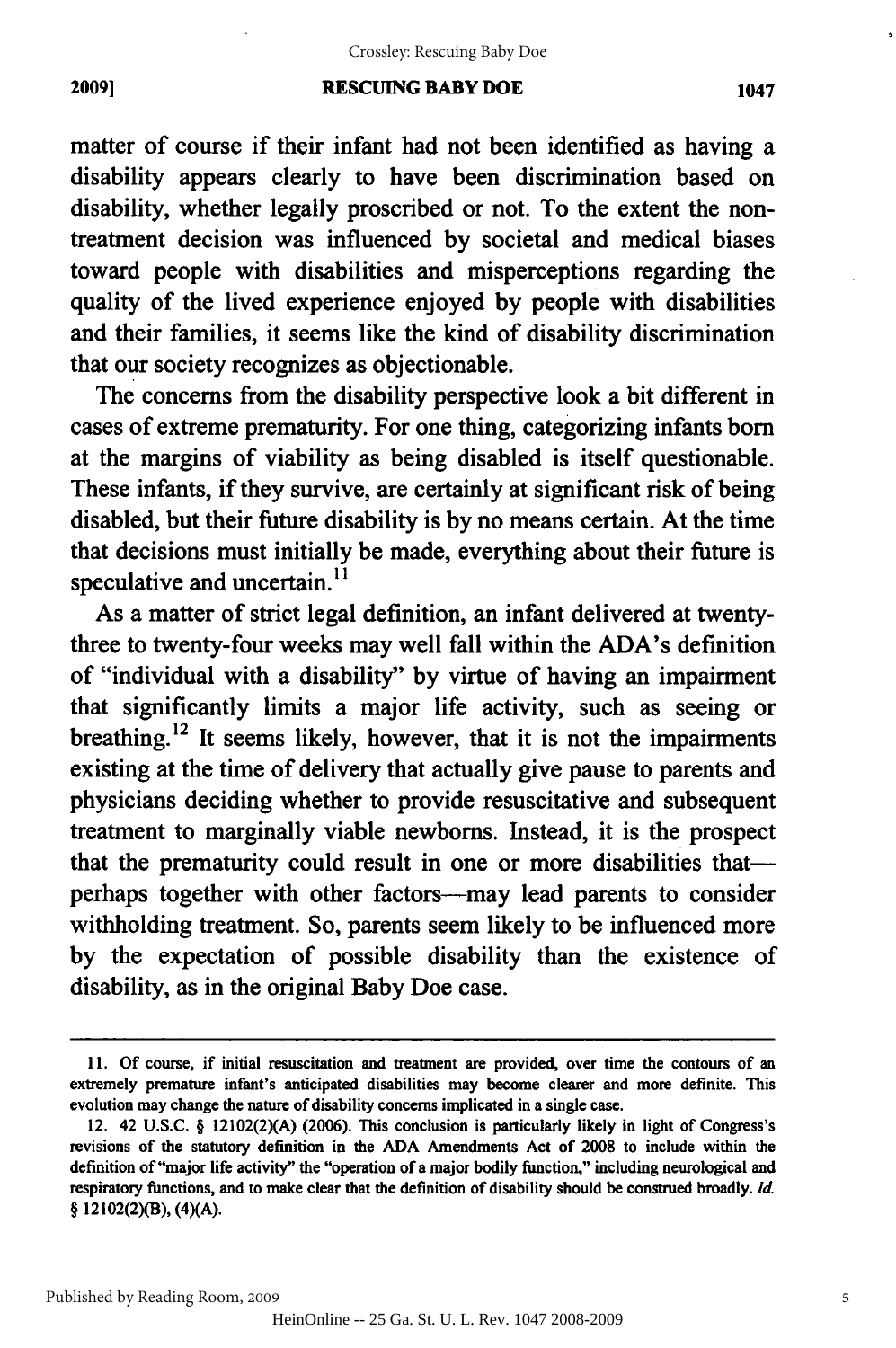#### **GEORGIA STATE UNIVERSITY LAW REVIEW 1048 [Vol. 25:4** 1048 GEORGIA STATE UNIVERSITY LAW REVIEW [Vol. 25:4

The other, more subtle point that strikes me is that decisions about an extremely premature newborn seem less like end-of-life decisions an extremely premature newborn seem less like end-of-life decisions than beginning-of-life decisions. Without stepping into the morass of questions about when "life" begins as a constitutional or questions about when "life" begins as a constitutional or philosophical matter, framing the question as involving the beginning philosophical matter, framing the question as involving the beginning of the infant's experience of life may remove it some from the core of disability concerns. The central motivating force behind the passage disability concerns. The central motivating force behind the passage of the ADA and the disability rights movement has been improving of the ADA and the disability rights movement has been improving the lived experience of persons with disabilities. Demanding that the lived experience of persons with disabilities. Demanding that medical interventions be provided to reinforce whatever fragile wisps medical interventions be provided to reinforce whatever fragile wisps of sustainable life a marginally viable newborn presents at birth arguably has more to do with a vitalist's commitment to preserving arguably has more to do with a vitalist's commitment to preserving all life than with a disability rights advocate's agenda. all life than with a disability rights advocate's agenda.

Let me hasten to say that, by pointing out that decisions about Let me hasten to say that, by pointing out that decisions about treatment for very premature infants do not present the paradigmatic disability discrimination scenario, I do not mean to suggest a lack of disability discrimination scenario, I do not mean to suggest a lack of concern about how bias might operate in this setting to diminish concern about how bias might operate in this setting to diminish opportunities and welfare for people with disabilities. But the opportunities and welfare for people with disabilities. But the immense complexity of the issues presented by the birth of a immense complexity of the issues presented by the birth of a marginally viable newborn requires us to consider the potential for marginally viable newborn requires us to consider the potential for bias thoughtfully. bias thoughtfully.

# II. RESCUING THE MARGINALLY VIABLE NEWBORN II. REsCUING THE MARGINALLY VIABLE NEWBORN

Might a different perspective on the question offer some fresh Might a different perspective on the question offer some fresh insights? Some commentators describe the medical interventions insights? Some commentators describe the medical interventions responding to the birth of a marginally viable newborn as a rescue responding to the birth of a marginally viable newborn as a rescue operation of sorts.<sup>13</sup> The newborn emerges from the womb in immediate peril, and all is lost unless the medical team steps in in an effort to achieve a healthy outcome in spite of long odds. The question is whether a rescue effort is compulsory. question is whether a rescue effort is compulsory.

<sup>13.</sup> See, e.g., Sayeed, supra note 8, at 607 (referring to "the odds-against opportunity to rescue" that medical technology offers for marginally viable newborns and to "decisions not to initiate rescue"). medical technology offers for marginally viable newborns and to "decisions not to initiate rescue").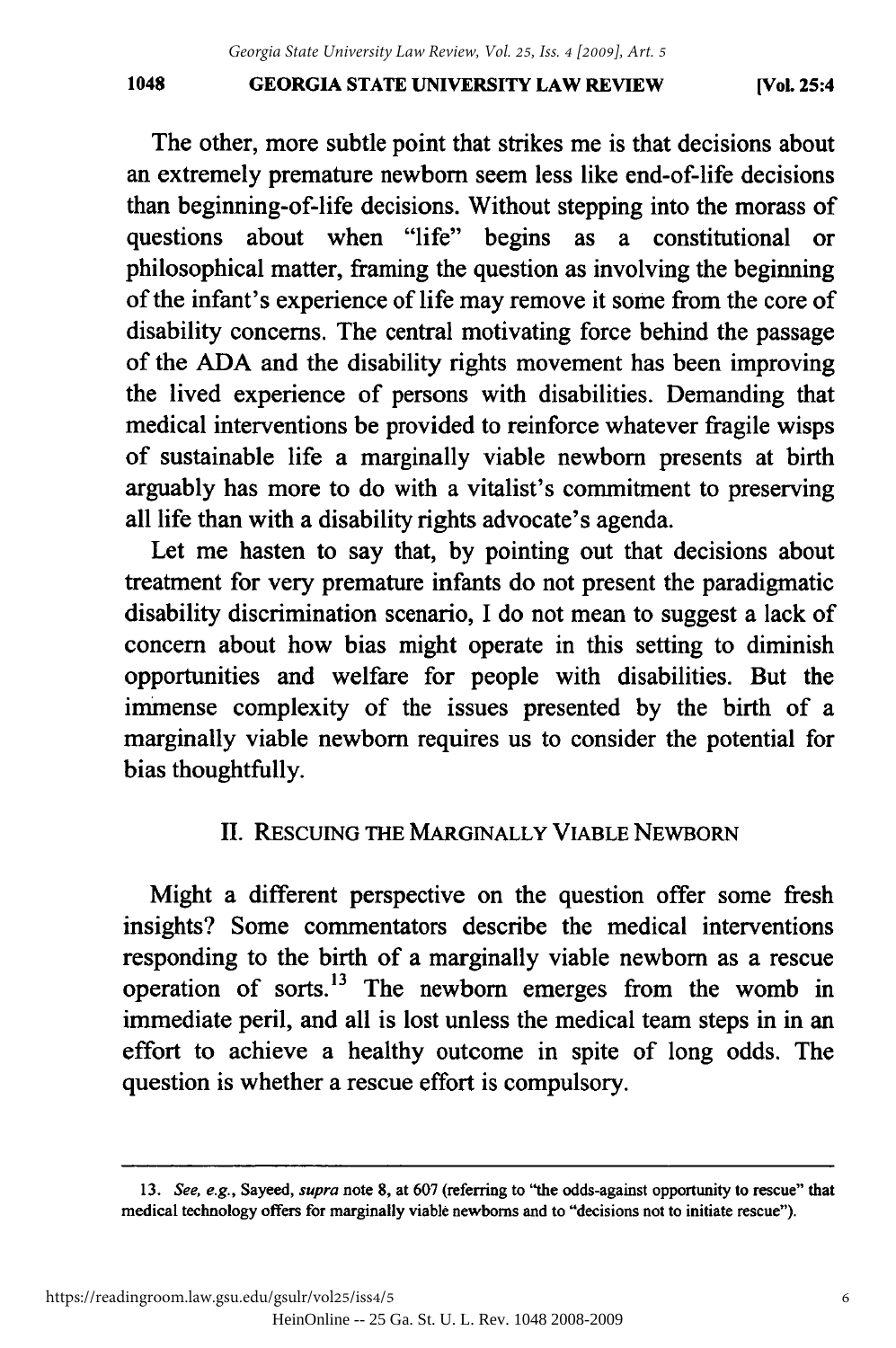### **RESCUING BABY DOE 20091 1049** 2009] RESCUING BABY DOE 1049

Looking at two different aspects of our societal response to rescues Looking at two different aspects of our societal response to rescues may be informative. First, when in general terms does a legal duty to may be informative. First, when in general terms does a legal duty to rescue another person in peril arise? Second, what role does the socalled "rescue imperative" play in the scenarios presented by called "rescue imperative" play in the scenarios presented by extremely premature births? extremely premature births?

A principle of tort law that first-year law students learn is the "no A principle of tort law that first-year law students learn is the "no duty to rescue" rule, which basically means that an individual has no duty to rescue" rule, which basically means that an individual has no duty, enforceable by a claim in tort law, to take actions to assist duty, enforceable by a claim in tort law, to take actions to assist another who is in harm's way.<sup>14</sup> To give a graphic example, I have no legal duty to pull the playing toddler from the railroad tracks, even if legal duty to pull the playing toddler from the railroad tracks, even if I could do so without any risk of harm to myself. I could do so without any risk of harm to myself.

But like most rules, the "no duty to rescue" rule has its exceptions. But like most rules, the "no duty to rescue" rule has its exceptions. The contours of these exceptions are not precise, but they are often The contours of these exceptions are not precise, but they are often based on the existence of relationships that impose some kind of based on the existence of relationships that impose some kind of duty.<sup>15</sup> Sometimes a duty is founded on professional relationships, such as the established relationship between doctor and patient, while such as the established relationship between doctor and patient, while another time the basis may be a familial relationship, like the parent-another time the basis may be a familial relationship, like the parentchild relationship. Thus, courts have found that a parent may have a child relationship. Thus, courts have found that a parent may have a duty to take reasonable steps to protect her child from harm at the duty to take reasonable steps to protect her child from harm at the hands of a third party,<sup>16</sup> and that principle can logically be extended to require a parent to take steps to rescue her child in a health or to require a parent to take steps to rescue her child in a health or accident-related emergency situation. accident-related emergency situation.

That duty's extent, however, is not unbounded, as parents will not That duty's extent, however, is not unbounded, as parents will not be required to place themselves in grave danger to come to their be required to place themselves in grave danger to come to their children's rescue. The extent of the parents' duty is instead cabined by the concept of reasonableness, as is so often the case with the law. Parents must take *reasonable* steps to rescue their children from harm Parents must take *reasonable* steps to rescue their children from harm

Published by Reading Room, 2009

<sup>14.</sup> Kaho'ohanohano v. Dep't of Human Servs., 178 P.3d 538, 563 (Haw. 2008) ("The general rule is that a person does not have a duty to act affirmatively to protect another person from harm. The fact that that a person does not have a duty to act affinnatively to protect another person from harm. The fact that the actor realizes or should realize that action on his or her part is necessary for another's aid or protection does not of itself impose upon him or her a duty to take such action.") (citing Lee v. Corregedore, **925 P.2d** 324, **329** (Haw. **1996)).** Corregedore, 925 P.2d 324, 329 (Haw. 1996».

<sup>15.</sup> *Id.* ("The exceptions to this general rule . . . arise when a 'special relationship' exists between the actor and the individual facing harm.") (citing Lee v. Corregedore, 925 P.2d 324, 329 (Haw. 1996)).

**<sup>16.</sup>** See, e.g., State v. Walden, **293 S.E.2d 780, 785-86 (N.C. 1982)** (holding that the parent-child *16. See. e.g.,* State v. Walden, 293 S.E.2d 780, 785-86 (N.C. 1982) (holding that the parent-child relationship confers a duty upon a parent to rescue a child when he or she is in peril); People v. Rolon, **160** Cal. **App.** 4th **1206, 1215-19 (2008).** 160 Cal. App. 4th 1206, 1215-19 (2008).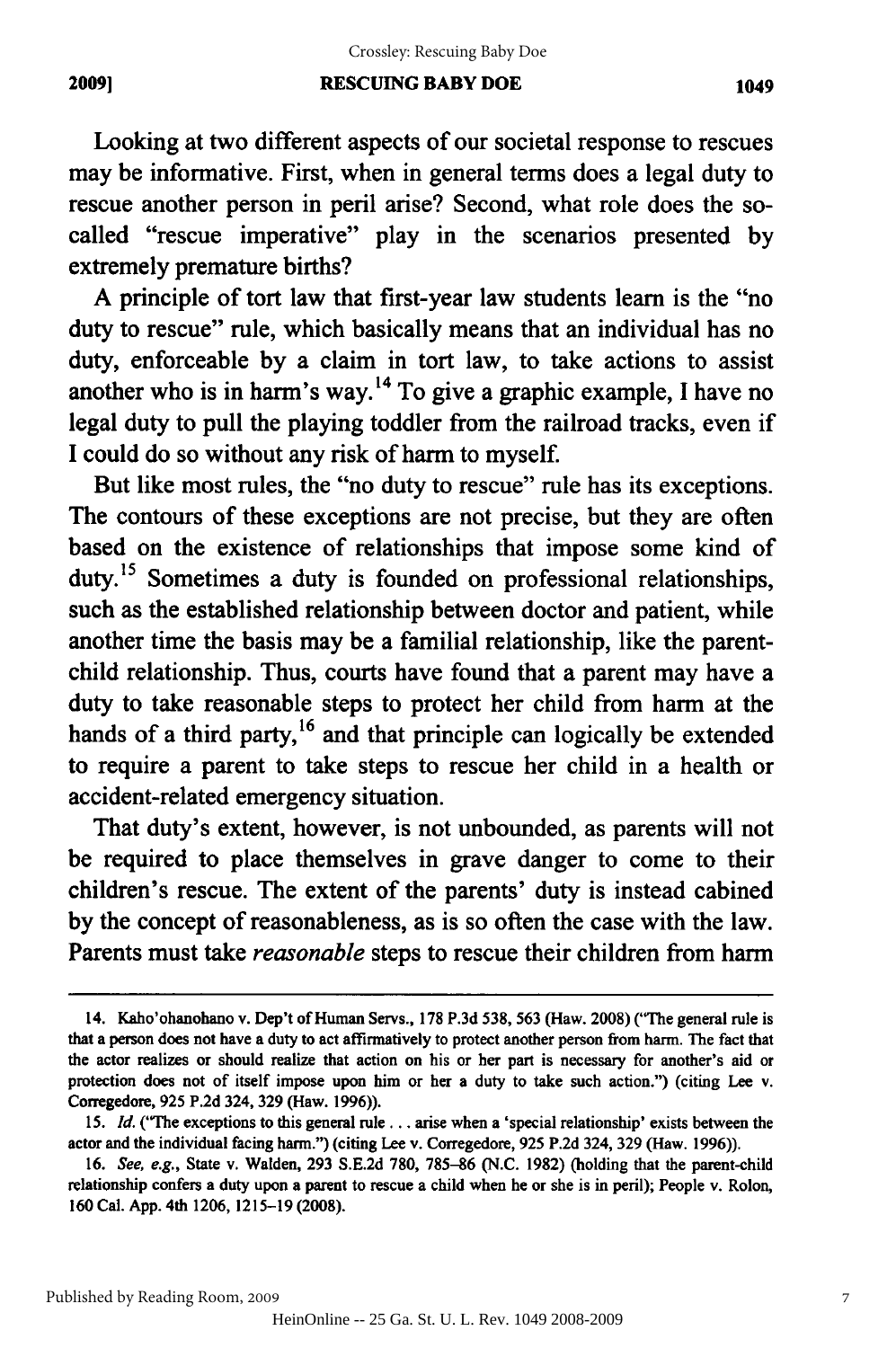## **GEORGIA STATE UNIVERSITY LAW REVIEW 1050 [Vol.** 25:4 1050 GEORGIA STATE UNIVERSITY LAW REVIEW [Vol. 25:4

or risk being held civilly and even criminally liable for the resulting or risk being held civilly and even criminally liable for the resulting harm.<sup>17</sup>

While American law does not impose a general duty to rescue on While American law does not impose a general duty to rescue on individuals, scholars have recognized that a so-called "rule of rescue" individuals, scholars have recognized that a so-called "rule of rescue" or "rescue imperative" in fact often motivates a collective rescue or "rescue imperative" fact often motivates a collective rescue effort to save the lives of identified individuals in peril. This "rule" effort to save the lives of identified individuals in peril. This "rule" highlights our society's willingness to devote extensive resources to highlights our society's willingness to devote extensive resources to rescue identifiable individuals, even if we are not collectively willing rescue identifiable individuals, even if we are not collectively willing to devote resources to protect people generally from encountering a to devote resources to protect people generally from encountering a risk in the first place.<sup>18</sup> A contrast often drawn is between the money spent and lives risked to rescue trapped miners **by** a society unwilling spent and lives risked to rescue trapped miners by a society unwilling to devote significant resources to enforce mine safety regulations to devote significant resources to enforce mine safety regulations meant to prevent accidents. The phenomenon occurs in health care settings as well, where the contrast is drawn between the sense of obligation to provide expensive, "last chance" therapies that might save an individual's life, even when funding for preventive care may be limited.<sup>19</sup>

So do these two perspectives on rescue offer any fresh insights for incorporating disability concerns into how we think about marginally viable newborns? If we think about the provision of medical treatment to these infants as a species of rescue, does that affect how we view the obligation to provide treatment that the Baby Doe rules we view the obligation to provide treatment that the Baby Doe rules seem broadly to mandate? broadly to mandate?

Discussions often describe the "rule of rescue" as reflecting a Discussions often describe the "rule of rescue" as reflecting a commitment to saving individual life regardless of cost. In other commitment to saving individual life regardless of cost. In other words, under the rule of rescue, cost poses no limit to the rescue words, under the rule of rescue, cost poses no limit to the rescue efforts.20 **By** contrast, in the exceptional cases when a legal duty to efforts.20 By contrast, in the exceptional cases when a legal duty to rescue is recognized, its extent is limited **by** the concept of rescue is recognized, its extent is limited by the concept of

**<sup>17.</sup>** Walden, **293 S.E.2d** at **786.** *17. Walden,* 293 S.E.2d at 786.

<sup>18.</sup> See David C. Hadom, Setting Health Care Priorities in Oregon: Cost-Effectiveness Meets the Rule of Rescue, 265 J. AM. MED. ASSOC. 2218, 2218-19 (1991). Cf. M. Gregg Bloche, The Invention of Health Law, 91 CAL. L. REV. 247, 304-06 (2003) (discussing the tension between the rule of rescue and the "pursuit of population-wide health maximization").

<sup>19.</sup> Cf. Leonard M. Fleck, Last Chance Therapies: Can a Just and Caring Society Do Health Care Rationing *When Life ItselfIs at Stake?,* 2 YALE **J. HEALTH POL'Y L. &** ETHiCS **255,275-76** (2002). *Rationing Life Itself Is at Stake?,* 2 YALEJ. HEALTH POL'y L. & ETHICS 255, 275-76 (2002). 20. **Id.** at **275.** *20. Id.* at 275.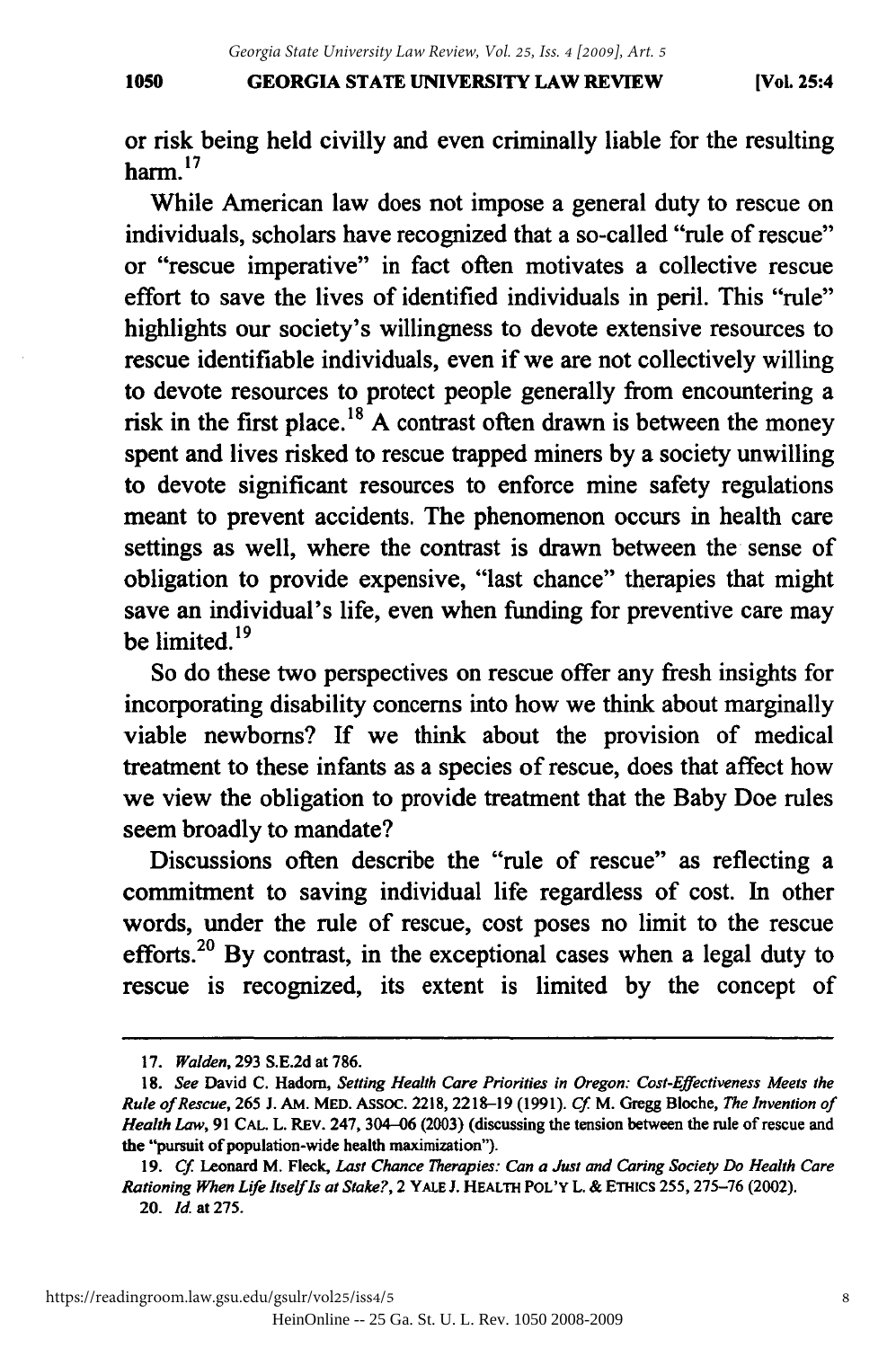## **RESCUING BABY DOE** 2009) RESCUING BABY DOE 1051

reasonableness. On first glance, both these points might suggest that providing treatment to rescue extremely premature newborns would providing treatment to rescue extremely premature newborns would be uncontroversial and obligatory. After all, the rescue attempt poses no risk of physical danger to the parents (as intervening during a no risk of physical danger to the parents (as intervening during a physical attack on the child might) and under the "rescue imperative" the cost of treatment is irrelevant. the cost of treatment is irrelevant.

What seems to blunt the rescue imperative, however, are concerns What seems to blunt the rescue imperative, however, are concerns about the very real possibility of future disability if the rescue attempt about the very real possibility of future disability if the rescue attempt produces a survivor. The risk of disabled rescuees does not generally produces a survivor. The risk of disabled rescuees does not generally make it into public discourse about whether to engage in rescue make it into public discourse about whether to engage in rescue efforts, even though it seems that a rescuee-whether a miner trapped efforts, even though it seems that a rescuee-whether a miner trapped in a mine or a child who has fallen down a well-may sometimes suffer an accident-related disability after a successful rescue effort. suffer an accident-related disability after a successful rescue effort. We don't say that we shouldn't try to rescue the trapped miner We don't say that we shouldn't try to rescue the trapped miner because he may end up disabled if we do get him out. By contrast, the anticipation of future disability features centrally in discussions about anticipation of future disability features centrally in discussions about whether medical interventions are mandatory, optional, or futile for marginally viable newborns. marginally viable newborns.

This suggests that the "rule of rescue"—the moral imperative to try to save lives regardless of cost-is less robust in cases involving to save lives regardless of cost-is less robust in cases involving marginally viable newborns because the specter of a lifetime of marginally viable newborns because the specter of a lifetime of disability blunts that imperative. If that is the case, then perhaps these cases resemble the original Baby Doe case more closely than I suggested earlier. Maybe the decisions in these cases really are suggested earlier. Maybe the decisions in these cases really are primarily about disability, even though the decision makers cannot primarily about disability, even though the decision makers cannot forecast with certainty the existence, nature, or extent of future forecast with certainty the existence, nature, extent of future disability. If so, perhaps the law is justified in prohibiting parental disability. If so, perhaps the law is justified in prohibiting parental choices that-in blunt terms-would prefer to accept infant death over the possibility of a disabled child. the possibility of a disabled child.

I am skeptical, though, that the dynamics in these cases can be reduced to such stark terms, and returning to the law's treatment of reduced to such stark terms, and returning to the law's treatment of the parental duty to rescue proves helpful here. Recall that while the law imposes a duty on parents to act to protect their children from harm, parents are legally required only to take reasonable steps to rescue their offspring. And the modifier of reasonableness requires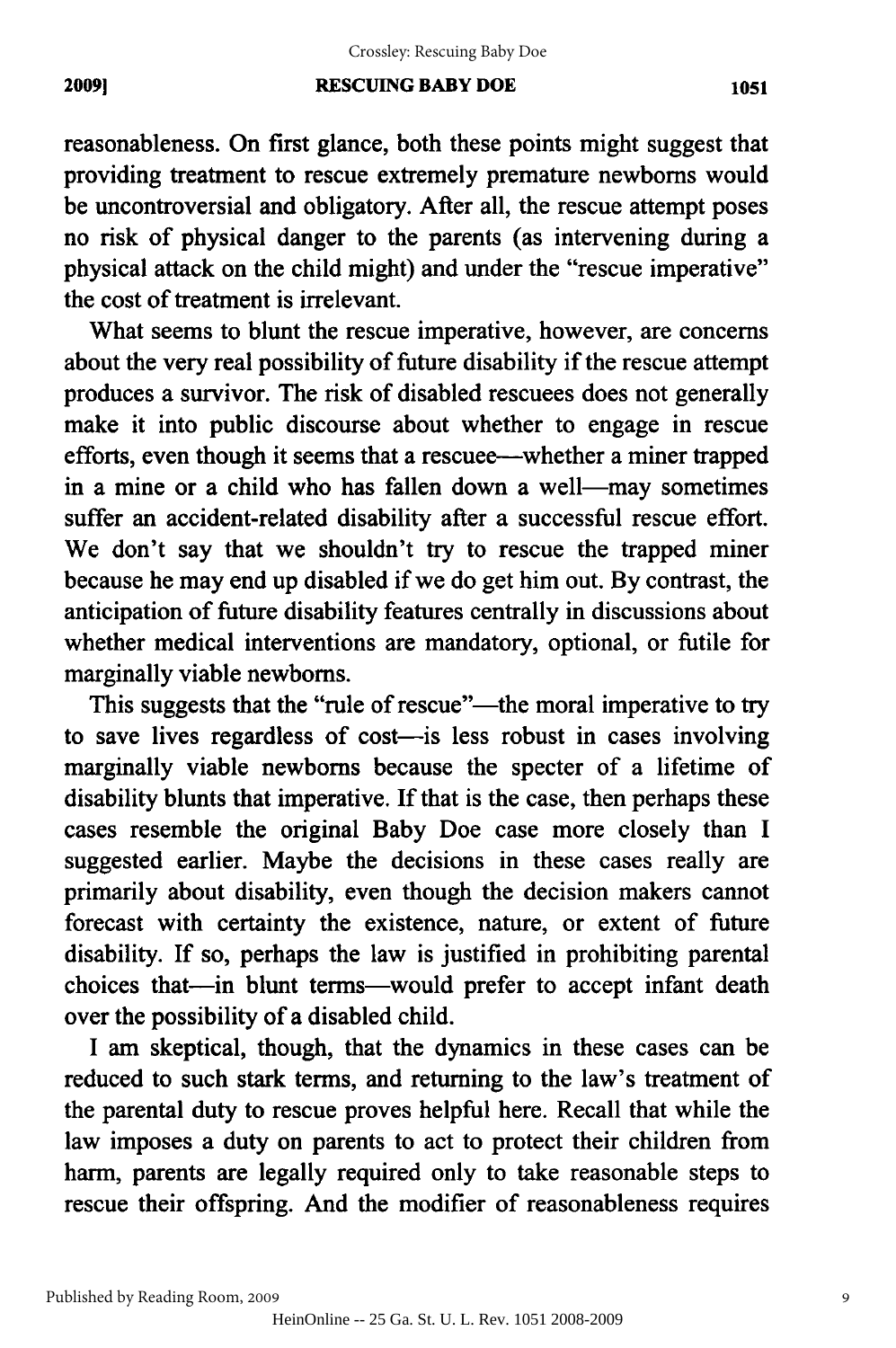#### **GEORGIA STATE UNIVERSITY LAW REVIEW 1052 [VoL 25:4** 1052 GEORGIA STATE UNIVERSITY LAW REVIEW (VoL 25:4

considering the full context of the parents' decisions. considering the full context of the parents' decisions. The dangers that attempted rescue poses for the parents are relevant, and logically so are the dangers that attempted rescue poses for the and logically so are the dangers that attempted rescue poses for the infant itself and for other children in the family as well. So, to infant itself and for other children in the family as well. So, to illustrate the broader concept, the law might recognize some kind of illustrate the broader concept, the law might recognize some kind of duty on the part of a parent who can swim to dive into a lake to try to rescue her toddler who has fallen from a boat. It is less clear, though, rescue her toddler who has fallen from a boat. It is less clear, though, that the parent would have a duty to dive in if doing so meant leaving that the parent would have a duty to dive in if doing so meant leaving another toddler alone on the boat. More controversially, beyond the another toddler alone on the boat. More controversially, beyond the risks of physical danger to self and others, one could argue that risks of physical danger to self and others, one could argue that parents' duty to rescue might be limited **by** risks of significant parents' duty to rescue might be limited by risks of significant emotional or financial harm attendant on the rescue attempt. emotional or financial harm attendant on the rescue attempt.

If we look at parents' duty to rescue an extremely premature If we look at parents' duty to rescue an extremely premature newborn through this lens, the question of what "reasonable" rescue newborn through this lens, the question of what "reasonable" rescue attempts the law should require looks more complex. Moreover, the attempts the law should require looks complex. Moreover, the reasonableness of rescue attempts would be decided on a case-by-reasonableness of rescue attempts would be decided on a case-bycase basis in light of all surrounding circumstances. The Baby Doe case basis in light of all surrounding circumstances. The Doe Rules, however, explicitly reject a contextualized, case-by-case Rules, however, explicitly reject a contextualized, case-by-case approach to parents' treatment choices.<sup>21</sup> In that rejection they depart not only from the tort rules regarding rescue to which I am not only from the tort rules regarding rescue to which I am analogizing them; they also reject the principles of the very body of law in which they are embedded. And they do so in a way that may ultimately detract from the flourishing of people with disabilities. ultimately detract from of people with disabilities.

# **III.** THE BABY **DOE** RULES AND CHILD WELFARE LAW III. THE BABY DOE RULES AND CHILD WELFARE LAW

Often ignored in discussions of the Baby Doe Rules is the larger Often ignored in discussions of the Baby Doe Rules is the larger body of law of which they are a part, namely child welfare law. Specifically, the Rules require states to incorporate in their laws Specifically, the Rules require states to incorporate in their laws regarding child abuse and neglect provisions for responding to instances of medical neglect, defined to include non-treatment of instances of medical neglect, defined to include non-treatment of disabled infants.<sup>22</sup> Like the Baby Doe Rules, child welfare laws more

<sup>21.</sup> Cf. 42 U.S.C. § 5106i(b) (2006).

<sup>22.</sup> *Id.* **§** a(b)(2)(B). *22. ld* § a(b)(2)(B).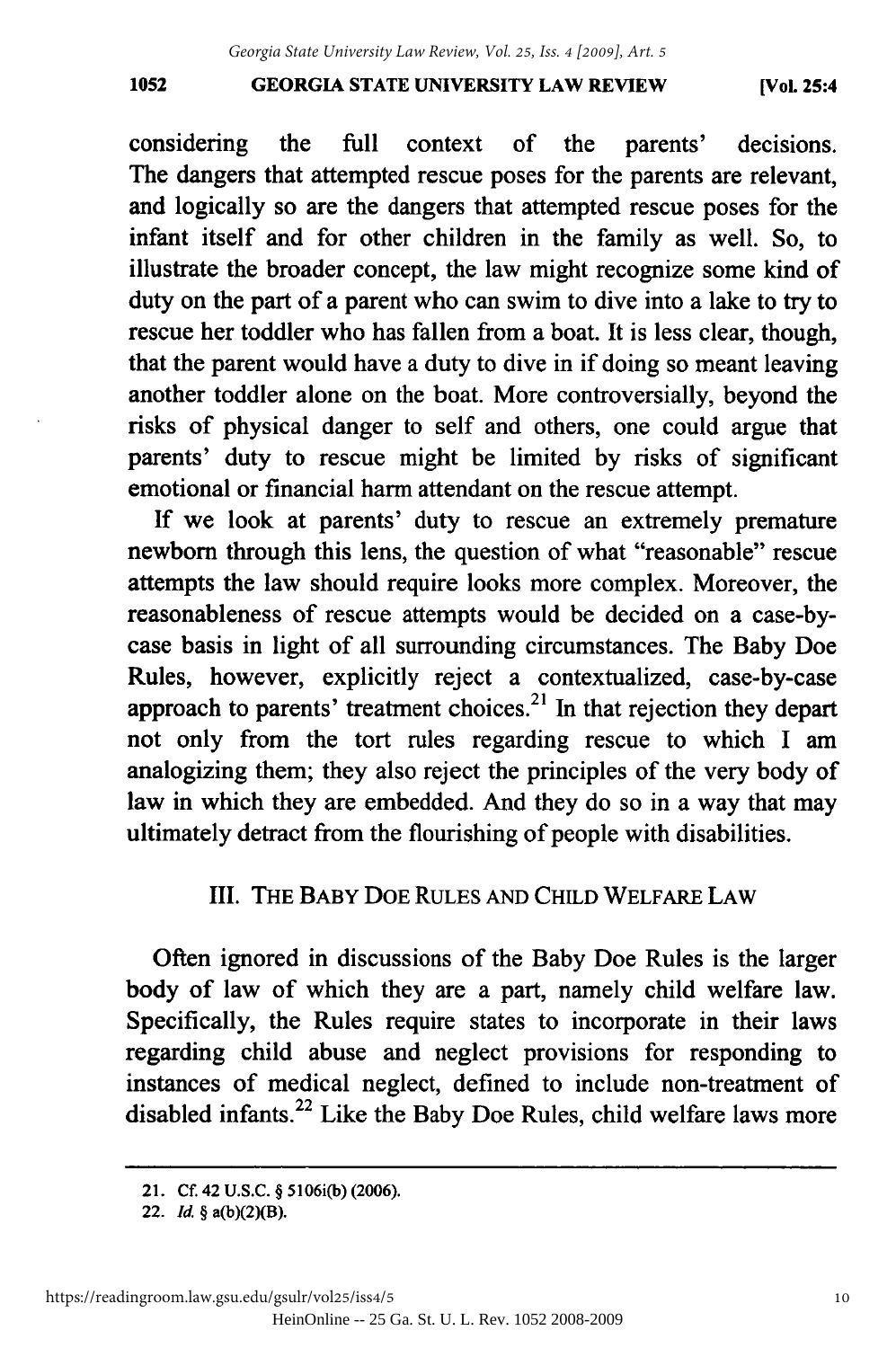generally set limits on parents' treatment of their children. And if generally set limits on parents' treatment of their children. And if parents act in ways that fall within a state's definition of child abuse parents act in ways that fall within a state's definition of child abuse or neglect, the state can intervene to protect the child. or neglect, the state can intervene to protect the child.

In defining what parental conduct will be considered abusive or In defining what parental conduct will be considered abusive or neglectful, however, states must legislate with an awareness of neglectful, however, states must legislate with an awareness of constitutional limits on their authority in this realm. Courts have recognized that the U.S. Constitution protects parents' rights to make recognized that the U.S. Constitution protects parents' rights to make important decisions regarding their children's upbringing, decisions important decisions regarding their children's upbringing, decisions that deal with schooling, religious training, medical care, and that deal with schooling, religious training, medical care, and discipline, among other matters<sup>23</sup>. This constitutional right of "parental autonomy" is part of a broader right of family privacy or "parental autonomy" is part of a broader right of family privacy or family integrity.<sup>24</sup> It is premised on an understanding that, because parents generally seek to act in the best interests of their children, parents generally seek to act in the best interests of their children, they should enjoy substantial discretion in making decisions for their they should enjoy substantial discretion in making decisions for their children, with the state interfering only when necessary to protect the children, with interfering only when necessary to protect the child from a significant harm.<sup>25</sup>

This is the framework under which most cases of alleged medical This is the framework under which most cases of alleged medical neglect are handled. Parents generally have the authority to make decisions for their minor children, but if they fail or refuse to consent to a treatment needed to prevent their child's death or long-term a treatment needed to prevent their child's death or long-term disability, the state may intervene,  $26$  typically by taking custody of the child for the limited purpose of authorizing treatment. An the child for the limited purpose of authorizing treatment. An example is when a court orders a life-saving blood transfusion for the child of parents whose religious beliefs proscribe transfusions.<sup>27</sup> In some senses, these are the "easy" cases: the treatment is a one-time some senses, these are the "easy" cases: the treatment is a one-time intervention with known efficacy and few risks, so it is easy for the intervention with known efficacy and few risks, so it is easy for the

<sup>23.</sup> Troxel v. Granville, 530 U.S. 57, 65-66 (2000).

<sup>24.</sup> *See generally* David D. Meyer, *Lochner Redeemed: Family Privacy After* Troxel *and* Carhart, 48 *24. generally* Meyer, *Lochner Redeemed: Family Privacy After* Troxel *and* Carhart, 48 UCLA L. REv. 1125 (2001). UCLAL.REv.1l25(2001).

<sup>25.</sup> Cf. Parham v. J.R., 442 U.S. 584, 602, 604 (1979) (explaining and referring to the "traditional presumption that the parents act in the best interests of their child"). presumption that the parents act in the best interests of their child").

<sup>26.</sup> *See generally* Walter Wadlington, *Medical Decision Making for and by Children: Tensions 26. generally* Walter Wadlington, *Medical Decision Making for and by Children: Tensions between Parent, State, and Child, 1994 U.ILL. L. REV.* 311 (1994).

<sup>27.</sup> *See, e.g.,* Crouse Irving Mem'l Hosp., Inc. v. Paddock, 485 N.Y.S.2d 443 (N.Y. Sup. Ct. 1985). *27. See, e.g.,* Crouse Irving Mem'l Hosp., Inc. v. Paddock, 485 N.Y.S.2d 443 (N.Y. Sup. Ct. 1985).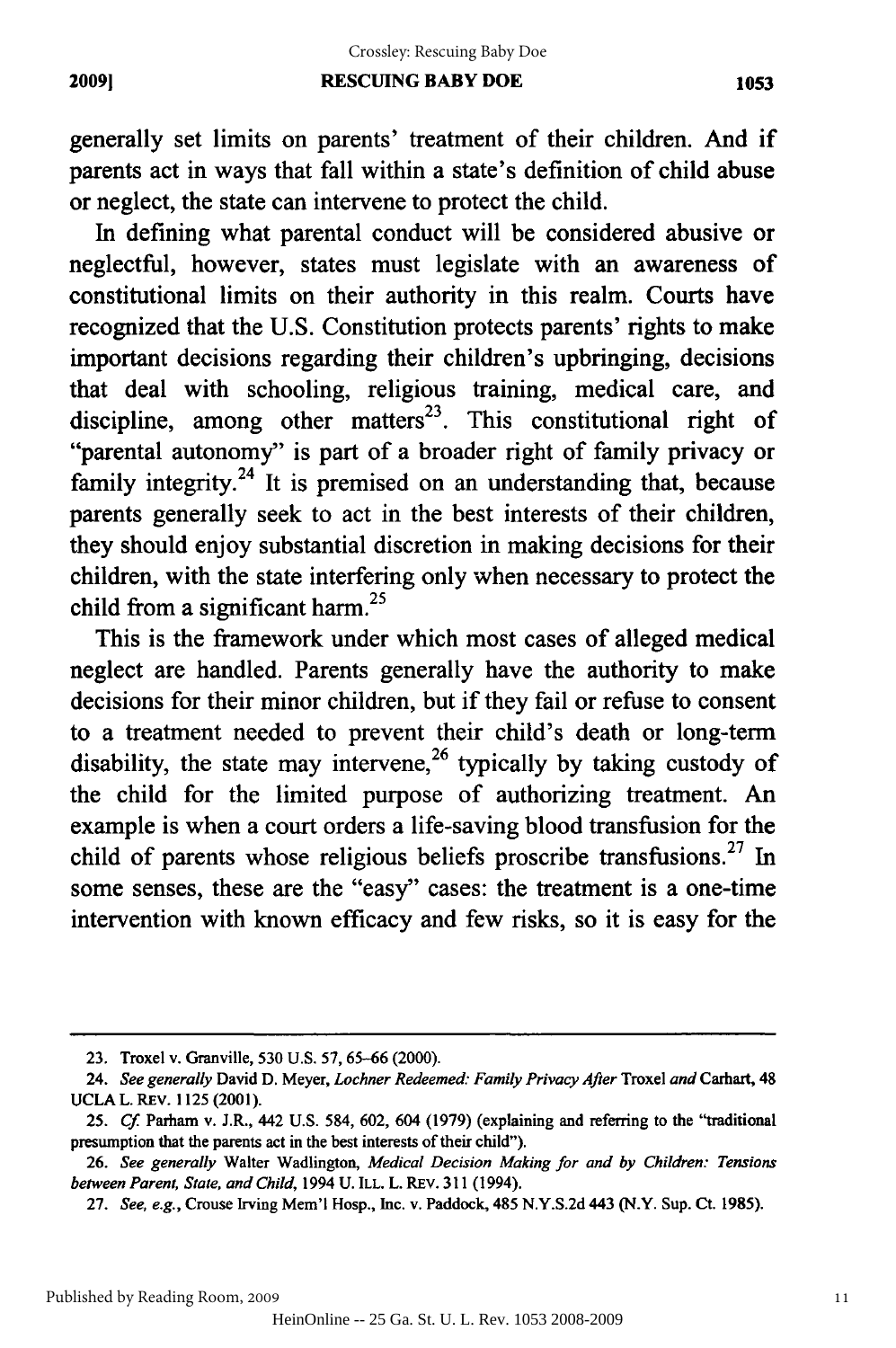### **GEORGIA STATE UNIVERSITY LAW REVIEW 10.54 [Vol. 25:4** 1054 GEORGIA STATE UNIVERSITY LAW REVIEW (VoL 25:4

state to step in, protect the child, and then step back out of the state to step in, protect child, and then step back out of the picture.<sup>28</sup>

Courts seem less inclined to support the state's intervention into Courts seem less inclined to support the state's intervention into family privacy when the stakes are lower for the child or when the family privacy when the stakes are lower for the child or when the proposed treatment's benefits are less clear. For example, one case proposed treatment's benefits are less clear. For example, one case involved parents who placed their three-year-old child, who had been involved parents who placed their three-year-old child, who had been diagnosed with non-Hodgkins lymphoma, in the care of a Christian diagnosed with non-Hodgkins lymphoma, in the care of a Christian Science practitioner rather than consenting to the chemotherapy Science practitioner rather than consenting to the chemotherapy recommended by a doctor. Because the chemotherapy was estimated to have only a 40% chance of success and carried with it the risk of significant side effects, the court found an insufficient basis for the significant side the court found an insufficient basis for the state to override the parents' right to determine their child's treatment, even though doctors predicted that the child would die treatment, even though predicted child would die without medical treatment.<sup>29</sup>

Cases like this one highlight the delicate balancing of the parents' Cases like this one highlight the delicate balancing of the parents' constitutionally protected right to make medical decisions for their children against the state's interest in protecting a child from serious children against the state's interest in protecting a child from serious harm. It bears emphasis that the state's interventionist authority in child neglect proceedings is limited to protecting children from child neglect proceedings is limited to protecting children from serious harm; the state cannot override parental judgment simply serious harm; the state cannot override parental judgment simply because it would reach a different conclusion about what is "best" for the child when more than one reasonable option is available.<sup>30</sup> So understood, child neglect laws set a floor of minimally acceptable behavior for parents but do not generally establish a bright line rule about what parents must provide their children. For better or worse, about what parents must provide their children. For better or worse, child welfare laws often contain standards that are vague and that child welfare laws often contain standards that are vague and that leave discretion in the hands of child welfare social workers and

https://readingroom.law.gsu.edu/gsulr/vol25/iss4/5

<sup>28.</sup> I use quotation marks for "easy" because these cases are anything but. See generally Armand H. **M.** Antommaria, *Jehovah 's Witnesses, Roman Catholicism, and Neo-Calvinism: Religion and State* M. Antommaria, *Jehovah's Witnesses, Roman Catholicism, and Neo-Calvinism: Religion and State*  Intervention in Parental, Medical Decision Making, 8 J. L. & FAM. STUD. 293 (2006) (arguing that courts and bioethicists de-rationalize and thus marginalize parents' religious beliefs). courts and bioethicists de-rationalize and thus marginalize parents' religious beliefs).

**<sup>29.</sup>** Newmark v. Williams, **588 A.2d 1108** (Del. **1991).** 29. Newmark Williams, 588 A.2d 1108 (Del. 1991).

<sup>30.</sup> The Supreme Court made this point in a different context in *Troxel*, where the Court held unconstitutional a court's ordering of grandparents' visitation with their grandchildren over the unconstitutional a court's ordering of grandparents' with their grandchildren the objections of the children's mother. The Court observed that "the Due Process Clause does not permit a State to infringe on the fundamental right of parents to make child rearing decisions simply because a state judge believes a 'better' decision could be made." 530 U.S. at 72-73.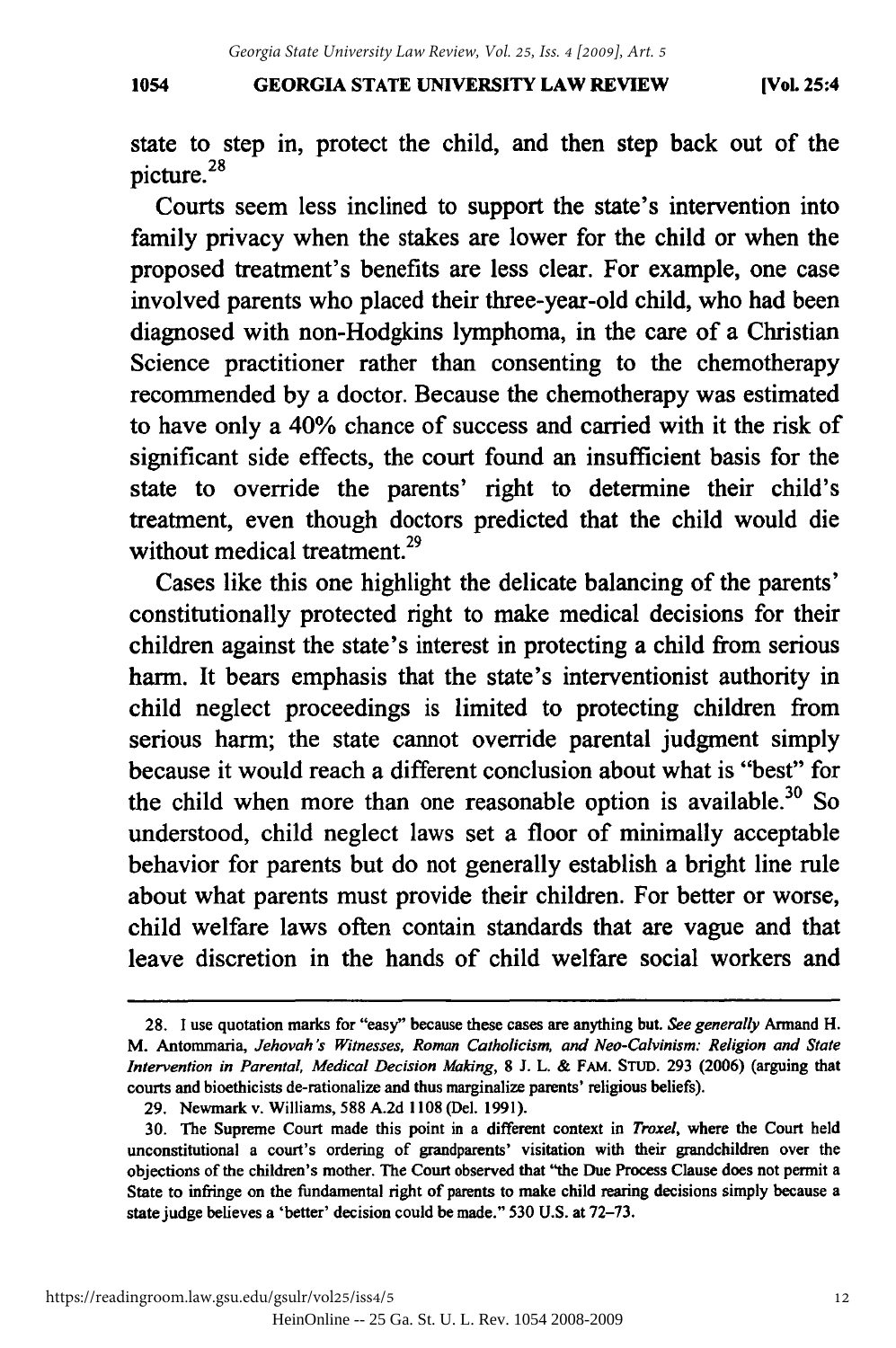#### **RESCUING BABY DOE 20091 1055** 2009) RESCUING BABY DOE 1055

courts as to how the laws apply to the facts of a particular family's courts as to how the laws apply to the facts of a particular family's life.<sup>31</sup> In short, most child welfare laws look pretty different from the Baby Doe Rules, which characterize a broad group of non-treatment Baby Doe Rules, which characterize a broad group of non-treatment decisions as medical neglect unless they fall into one of three specific decisions as medical neglect unless they fall into one of three specific (though not precise) categories and provide neither parents nor child (though not precise) categories and provide neither parents nor child welfare workers with discretion.<sup>32</sup>

What the Baby Doe Rules do not recognize -despite their laudable efforts to guard against death-dealing medical decisions laudable efforts to guard against death-dealing medical decisions based on bias and stereotypes regarding the value and quality of life based on bias and stereotypes regarding the value and quality of life with a disability-is that they are in tension with a competing good: the value of parental autonomy in making decisions regarding their the value of parental autonomy in making decisions regarding their children and their families. This tension is magnified in cases children and their families. This tension is magnified in cases involving marginally viable newborns because of the uncertainty and involving marginally viable newborns because of the uncertainty and complexity their cases entail. complexity their cases entail.

Value may flow from harmonizing our understanding of the Baby Value may flow from harmonizing our understanding of the Baby Doe Rules with the broader body of child welfare law, even from a Doe Rules with the broader body of child welfare law, even from a disability perspective.<sup>33</sup> The law should intervene to protect infants whose parents make choices that fall below what society deems whose parents make choices that fall below what society deems minimally acceptable. When there exists a range of acceptable minimally acceptable. When there exists a range of acceptable minimarry acceptance. When there emists a range or acceptance choices, 34

**<sup>31.</sup>** When insufficiently bounded, this discretion generates criticism that social workers and courts 31. When insufficiently bounded, this discretion generates criticism that social workers and courts exercise too much power to make judgments about the existence of abuse or neglect, judgments that may be infected by bias or false assumptions. See Marsha Garrison, Child Welfare Decisionmaking: In *Search of the Least Drastic Alternative,* **75 GEO. L.J.** 1745, **1759 (1987).** *Search of the Least Drastic Alternative,* 75 GEO. L.J. 1745, 1759 (1987).

**<sup>32.</sup>** Federal law recognizes as much, dictating that state child welfare authorities should use 32. Federal law recognizes as much, dictating that state child welfare authorities should use discretion in exercising authority in cases involving medical decisions, "[e]xcept with respect to the withholding of medically indicated treatments from disabled infants with life threatening conditions." 42 withholding of medically indicated treatments from disabled infants with life threatening conditions." 42 U.S.C. § 5106i(b) (2006). U.S.C. § 5106i(b) (2006).

<sup>33.</sup> By making this point, I am not arguing that child welfare law is necessarily the optimal legal framework for addressing the limits on parental decision making regarding marginally viable or disabled framework for addressing the limits on parental decision making regarding marginally viable or disabled newborns. My more limited point is that, to the extent that Congress has chosen this framework by newborns. My more limited point is that, to the extent that Congress has chosen this framework by enacting the Baby Doe Rules, it may be helpful to understand those Rules as existing within---and cohering with-the larger framework. For an argument that child neglect law is an inappropriate cohering with-the larger framework. For an argument that child neglect law is an inappropriate framework for addressing issues regarding parents' medical decisions for their minor children, see framework for addressing issues regarding parents' medical decisions for their minor children, see Jennifer L. Rosato, Using Bioethics Discourse *to* Determine *When Parents Should Make Health Care* Jennifer L. Rosato, *Using Bioethics Discourse to Determine When Parents Should Make Health Care*  Decisions for Their Children: Is Deference Justified?, 73 TEMP. L. REV. 1 (2000). Although she rejects the child neglect framework, Professor Rosato agrees that a problem with the Baby Doe Rules is that the child neglect framework, Professor Rosato agrees that a problem with the Baby Doe Rules is that they give insufficient deference to parental decisions regarding newborns. *See id.* at 20-24. they give insufficient deference to parental decisions regarding newborns. *See id.* at 20-24.

<sup>34.</sup> Cf. Sayeed, supra note 8, at 609 (suggesting the value of "allowing reasonable considerations other than the mere chance at life to enter our ethical calculus"). other than the mere chance at life to enter our ethical calculus").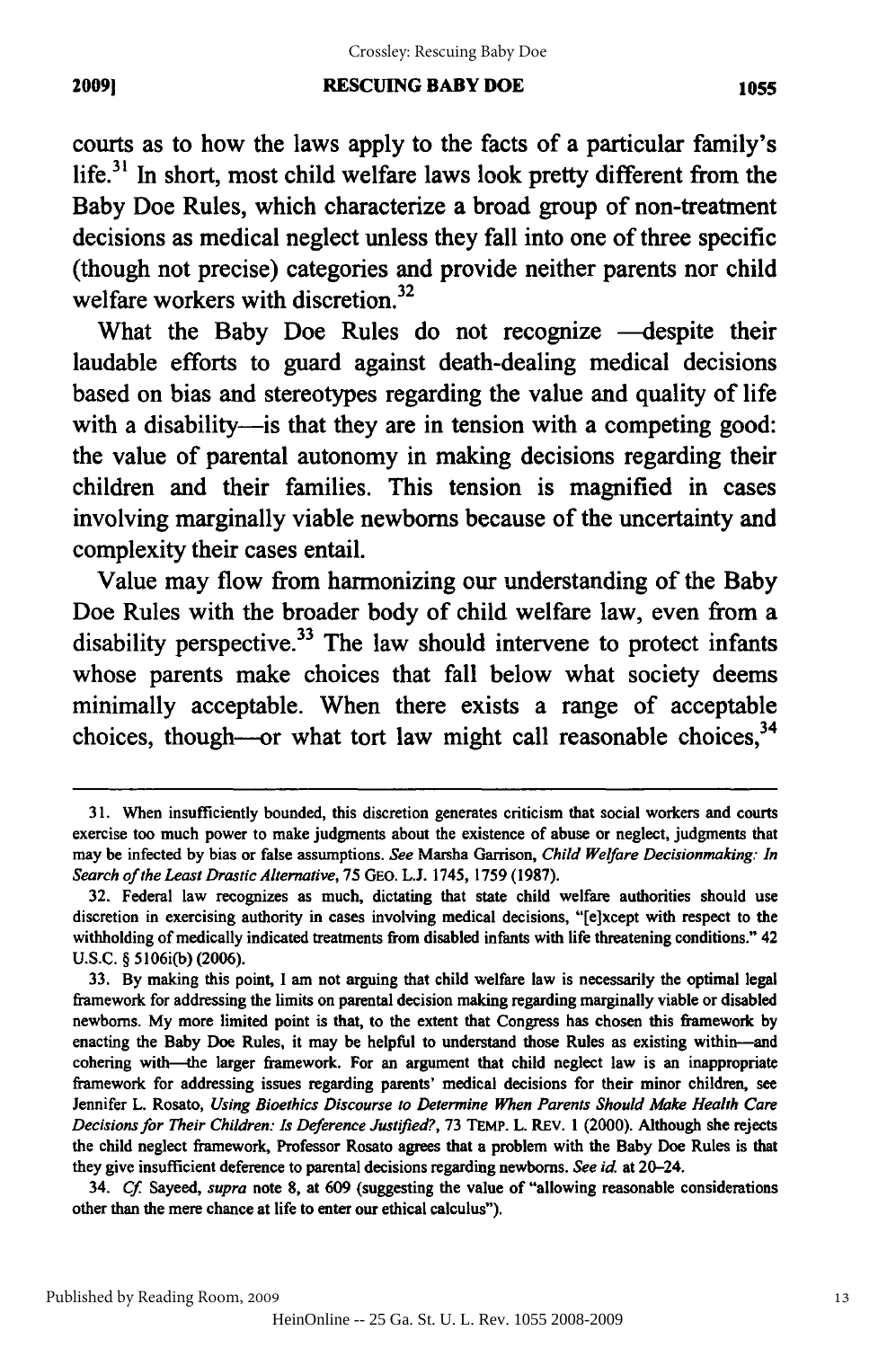#### **GEORGIA STATE UNIVERSITY LAW REVIEW 1056 [Vol. 25:4** 1056 GEORGIA STATE UNIVERSITY LAW REVIEW (Vol. 25:4

parents should be able to make decisions that accord with their own values and their understanding of what is best for their infant and their family. their family.

This suggestion takes inspiration from the contribution by disability scholar Adrienne Asch to the discussion regarding the disability scholar Adrienne Asch the discussion regarding the disability critique of prenatal testing for the purposes of permitting disability critique of prenatal testing for the purposes of pennitting abortion when testing reveals the fetus will have a disability.<sup>35</sup> While she decries prenatal testing practices as "justified by mistaken she decries prenatal testing practices as ''justified by mistaken assumptions about the quality of life of people with disabilities, and assumptions about the quality of life of people with disabilities, and are demeaning to existing people with disabilities,"<sup>36</sup> Asch does not argue that pregnant women should be prevented from using prenatal testing. Instead, she advocates for changes in the rhetoric and practices surrounding prenatal testing in order to facilitate "true practices surrounding prenatal testing in order to facilitate "true reproductive choice for women."<sup>37</sup> She asserts that for true reproductive choice to exist, prospective parents need to hear from counselors about the full experience-both the satisfactions and counselors about the experience-both the satisfactions and challenges-of raising a child with the disability diagnosable by prenatal testing. <sup>38</sup> prenatal testing.<sup>38</sup>

Similarly, parents facing the birth of an extremely premature newborn could be provided not only with information about the newborn could be provided not only with infonnation about the various possible medical and developmental outcomes for an infant who receives maximal treatment but also information about the abilities retained by children having various impairments resulting abilities retained by children having various impainnents resulting from prematurity and whether and how those children can be from prematurity and whether and how those children can be participants in family and community life. Of course, because so participants in family and community life. Of course, because so much is uncertain at birth and in the earliest days of these infants' much is uncertain at birth and in the earliest days of these infants' lives, this task may be more challenging than in the case where a lives, this task may be more challenging than in the case where a specific disability is diagnosed prenatally. Nonetheless, parents who

<sup>35.</sup> **By** drawing this analogy, I **do** not mean to elide the moral and legal relevance of birth. But both 35. By drawing this analogy, I do not mean to elide the moral and relevance of birth. But both prenatally and postnatally, the interest in preventing the termination of life on grounds of disability or prenatally and postnatally, the interest in preventing the termination of life on grounds of disability or potential disability exists in tension with other, competing interests. Prenatally, the competing interest is potential disability exists in tension with other, competing interests. Prenatally, the competing interest is the woman's interest in bodily integrity and reproductive autonomy; postnatally, it is the interest of the woman's interest in bodily integrity and reproductive autonomy; postnatally, it is the interest of parents in family privacy and parental autonomy. parents in family privacy and parental autonomy.

**<sup>36.</sup>** Adrienne Asch, *Disability Equality and Prenatal Testing: Contradictory or Compatible?,* **<sup>30</sup>** 36. Adrienne Asch, *Disability Equality and Prenatal Testing: Contradictory or Compatible? 30*  **FLA.** *ST.* **U.** L. REv. **315, 318 (2003).** FLA. ST. U. L. REv. 315, 318 (2003). 37. *Id.* at 317.

**<sup>37.</sup>** *Id.* at **317.**

**<sup>38.</sup>** *Id.* at **334-35.** *38. Id.* at 334-35.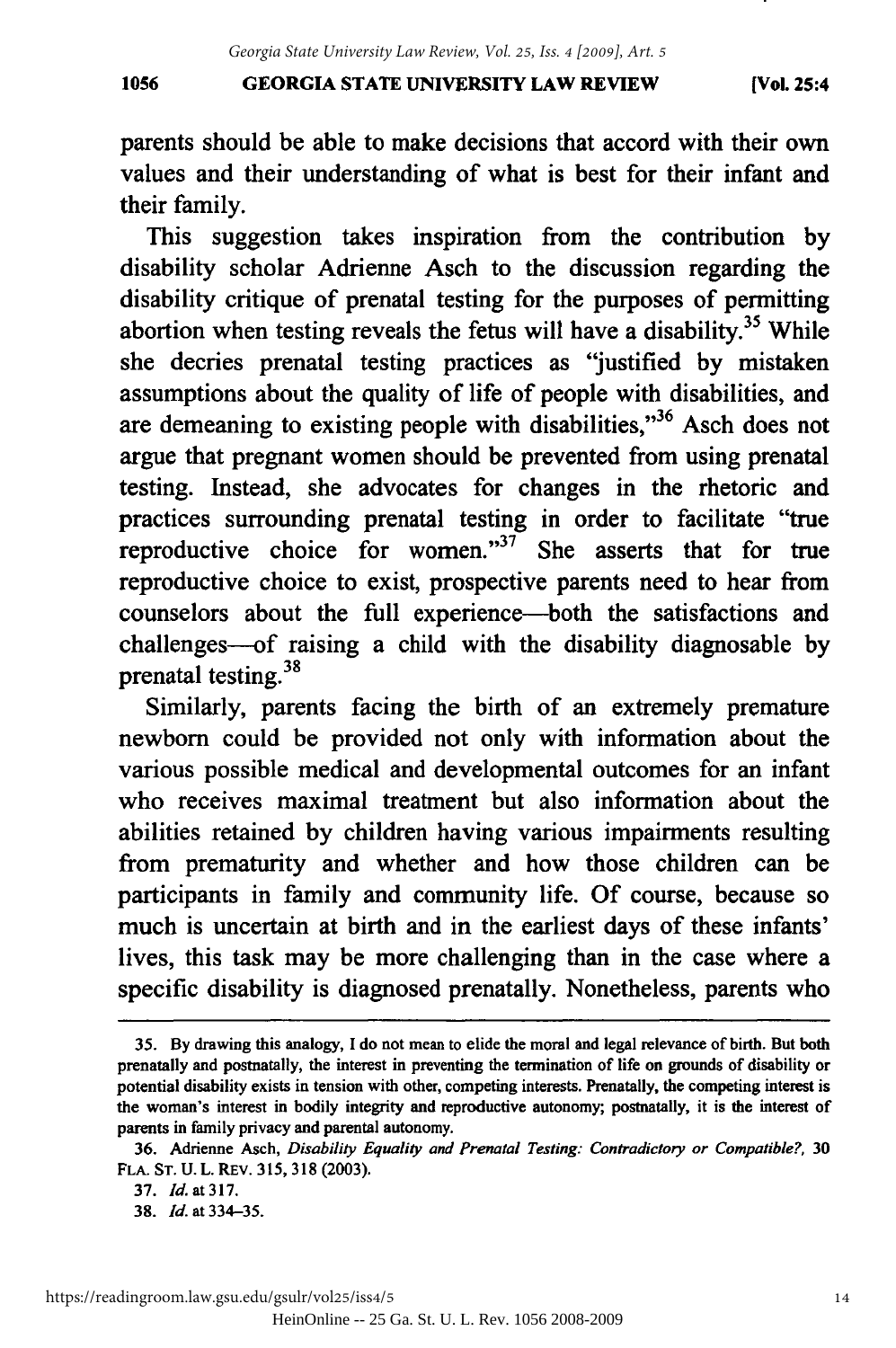#### **RESCUING BABY DOE 20091 1057** 2009) RESCUING BABY DOE 1057

are provided not only with medical prognoses, but also with are provided not only medical prognoses, but also with information about the social experience of older children who were born very prematurely, will be better able to make thoughtful and informed decisions about what is in the best interests of an infant and informed decisions about what is in the best interests of an infant and their family. An approach that seeks initially to support parents' ability to meet their parental obligations is also consistent (at least in theory) with the general approach of child welfare law.<sup>39</sup> Even under this approach, some choices will fall below the minimally acceptable threshold. For example, a refusal to provide life-saving surgery to correct a minor defect in an infant with Down syndrome might well be judged to be medical neglect justifying state intervention.<sup>40</sup>

I recognize that, from a disability perspective, adopting this approach is a risky proposition. The 2007 Policy Statement from the American Academy of Pediatrics on Non-initiation or Withdrawal of Intensive Care for High-Risk Newborns refers to "acceptable" quality of life and "unacceptable" quality of life for high-risk infants who survive after receiving intensive treatment without once acknowledging that these are loaded terms from a disability perspective.<sup>41</sup> There remains good reason to believe that some parents facing the bewildering and emotionally volatile situation presented by an extremely premature birth may be influenced by medical an extremely premature may be influenced by medical professionals who are biased or who entertain misconceptions about professionals who are biased or who entertain misconceptions about living with disability. Efforts to educate parents, neonatologists, nurses, and social workers regarding the joys and challenges

<sup>39.</sup> *Cf.* David J. Herring, *Inclusion of the Reasonable Efforts Requirement in Termination of 39. Cj* David 1. Herring, *Inclusion of the Reasonable Efforts Requirement in Termination of*  Parental Rights Statutes: Punishing the Child for the Failures of the State Child Welfare System, 54 U. PITT. L. REV. 139, 202-06 (1992) (arguing that, while legislation forcing child welfare agencies to continue to make "reasonable efforts" to rehabilitate abusive or neglectful parents once the state has decided to seek termination of parental rights may cause harm to the child involved, agencies should be decided to seek termination of parental rights may cause harm to the child involved, agencies should be required to make reasonable efforts in support of parent-child reunification at earlier stages of child protection proceedings). protection proceedings).

<sup>40. 1</sup> should acknowledge that, in arguing for a broader realm of parental autonomy than that 40. I should acknowledge that, in arguing for a broader realm of parental autonomy than that recognized by the Baby Doe Rules, this Essay does not confront the remaining, tough question of what recognized by the Baby Doe Rules, this Essay does not confront the remaining, tough question of what parental choices involving newborns-whether they are born extremely prematurely or with disabilities parental choices involving newborns-whether they are born extremely prematurely or with disabilities like Down syndrome or spina bifida-should be deemed under this approach not to meet the minimally acceptable threshold and thus to constitute medical neglect. acceptable threshold and thus to constitute medical neglect.

<sup>41.</sup> Committee on Fetus and Newborn, *Noninitiation or Withdrawal of Intensive Care for High-Risk* 41. Committee on Fetus and Newborn, *Noninitiation or Withdrawal of Intensive Care for High-Risk Newborns,* 119 PEDIATRICS 401 (2007). *Newborns,* 119 PEOIA TRIes 40 I (2007).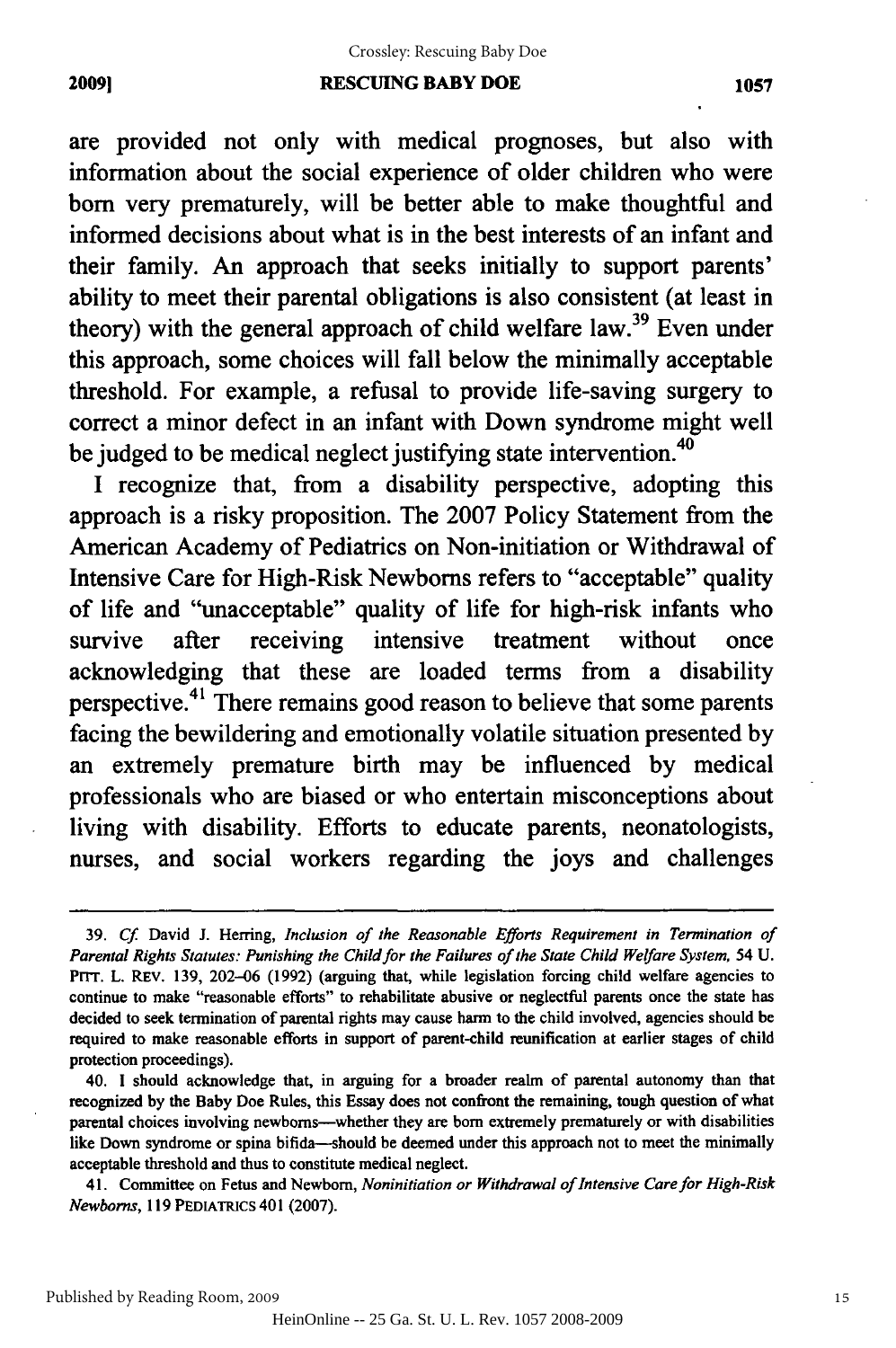#### **GEORGIA STATE UNIVERSITY LAW REVIEW 1058 [Vol** 25:4 1058 GEORGIA STATE UNIVERSITY LAW REVIEW (VoL 25:4

experienced **by** parents whose children were born very prematurely, experienced by parents whose children were born very prematurely, as well as self-reports of those children's quality of life, will need to be ongoing. And even with education, some parents will decide not to resuscitate or provide continuing intensive care because of their resuscitate or provide continuing intensive care because of their concern about what a potential disability, with its attendant psychic, concern about what a potential disability, with its attendant psychic, social, and financial costs, will mean for their family's lives. From a disability perspective, these decisions may be troubling. disability perspective, these decisions may be troubling.

To disable parents from exercising parental autonomy on the To disable parents from exercising parental autonomy on the question of how to care for a marginally viable newborn, however, question of how to care for a newborn, however, may carry costs of its own. It diminishes respect for family integrity may carry costs of its own. It diminishes respect for family integrity and thus may itself be risky from the disability perspective. Family support and advocacy can play an invaluable role in the flourishing of support and advocacy can play an invaluable role in the flourishing of persons with disabilities, both individually and collectively, and so parents should be empowered to play a lead in decision making throughout the process. To be sure, any assertion about the value of family support and advocacy for persons with disabilities must be family support and advocacy for persons· with disabilities must be accompanied **by** the recognition that children and adults with accompanied by the recognition that children and adults with disabilities are more likely than their non-disabled counterparts to be disabilities are more likely than their non-disabled counterparts to be the victims of family violence. Moreover, the constitutional the victims of family violence. Moreover, the constitutional presumption that parents will act in the best interests of their children presumption that parents will act in the best interests of their children may be particularly weak in the case of newborns, with whom parents may be particularly weak in the case of newborns, with whom parents have not enjoyed the same opportunities for the bonding that have not enjoyed the same opportunities for the bonding that typically leads parents to seek their children's best interests. These points reinforce the importance of establishing some limits on points reinforce the importance of establishing some limits on parents' medical choices for extremely premature newborns<sup>42</sup> but do not, to my mind, make desirable the Baby Doe Rules' approach of defining medical neglect broadly to include most instances of non-defming medical neglect broadly to include most instances of nonaggressive treatment for imperiled newborns. For all these reasons, **I** aggressive treatment imperiled newborns. For all these reasons, I would suggest that advocates for the rights and welfare of people would suggest that advocates for the rights and welfare of people with disabilities should consider the value of supporting the

<sup>42.</sup> For example, John Robertson suggests that only parents acting on "full information about the 42. For example, 10hn Robertson suggests that only parents acting on ''full information about the child's conditions and prospects" **are** entitled to deference and that, therefore, "parents' directions not to child's conditions and prospects" are entitled to deference and that, therefore, "parents' directions not to resuscitate at birth should not be given effect until a medical assessment of the child's condition and resuscitate at birth should not be given effect until a medical assessment of the child's condition and prognosis justifying nontreatment has been made." Robertson, *supra* note **3,** at **38.** prognosis justifying nontreatment has been made." Robertson, *supra* note 3, at 38.